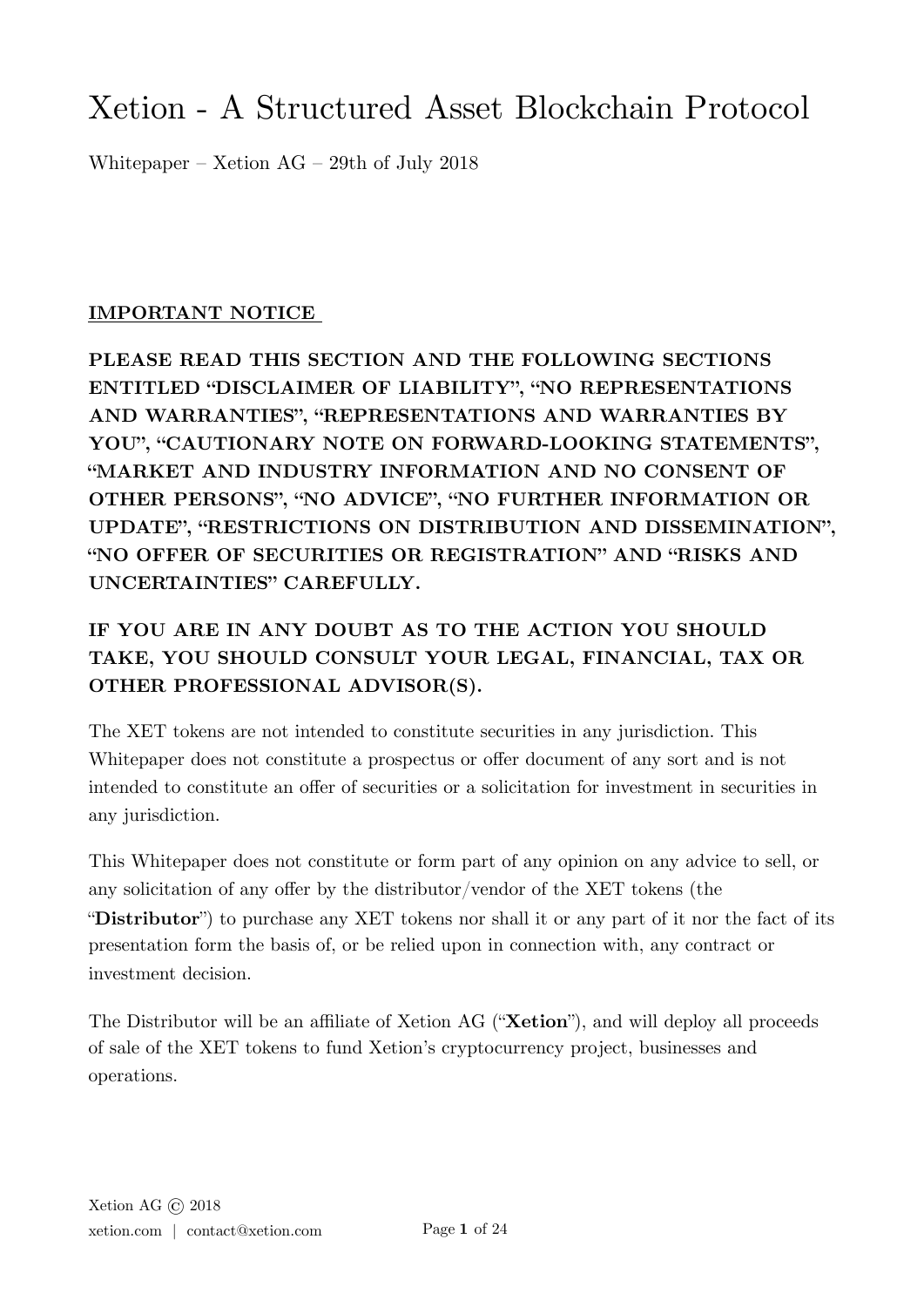No person is bound to enter into any contract or binding legal commitment in relation to the sale and purchase of the XET tokens and no cryptocurrency or other form of payment is to be accepted on the basis of this Whitepaper.

Any agreement as between the Distributor and you as a purchaser, and in relation to any sale and purchase, of XET tokens (as referred to in this Whitepaper) is to be governed by only a separate document setting out the terms and conditions (the "**Terms and Conditions**") of such agreement. In the event of any inconsistencies between the Terms and Conditions and this Whitepaper, the former shall prevail.

You are not eligible and you are not to purchase any XET tokens in the Xetion Token Generation Event (as referred to in this Whitepaper) if you are a citizen, resident (tax or otherwise) or green card holder of the United States of America.

No regulatory authority has examined or approved of any of the information set out in this Whitepaper. No such action has been or will be taken under the laws, regulatory requirements or rules of any jurisdiction. The publication, distribution or dissemination of this Whitepaper does not imply that the applicable laws, regulatory requirements or rules have been complied with.

There are risks and uncertainties associated with Xetion and/or the Distributor and their respective businesses and operations, the XET tokens, the Xetion Token Generation Event and the Xetion Wallet, Accounts, Pools and any technical and non-technical facility of Xetion and XET tokens respectively (each as referred to in this Whitepaper).

This Whitepaper, any part thereof and any copy thereof must not be taken or transmitted to any country where distribution or dissemination of this Whitepaper is prohibited or restricted.

No part of this Whitepaper is to be reproduced, distributed or disseminated without including this section and the following sections entitled "Disclaimer of Liability", "No Representations and Warranties", "Representations and Warranties By You", "Cautionary Note On Forward-Looking Statements", "Market and Industry Information and No Consent of Other Persons", "Terms Used", "No Advice", "No Further Information or Update", "Restrictions On Distribution and Dissemination", "No Offer of Securities Or Registration" and "Risks and Uncertainties".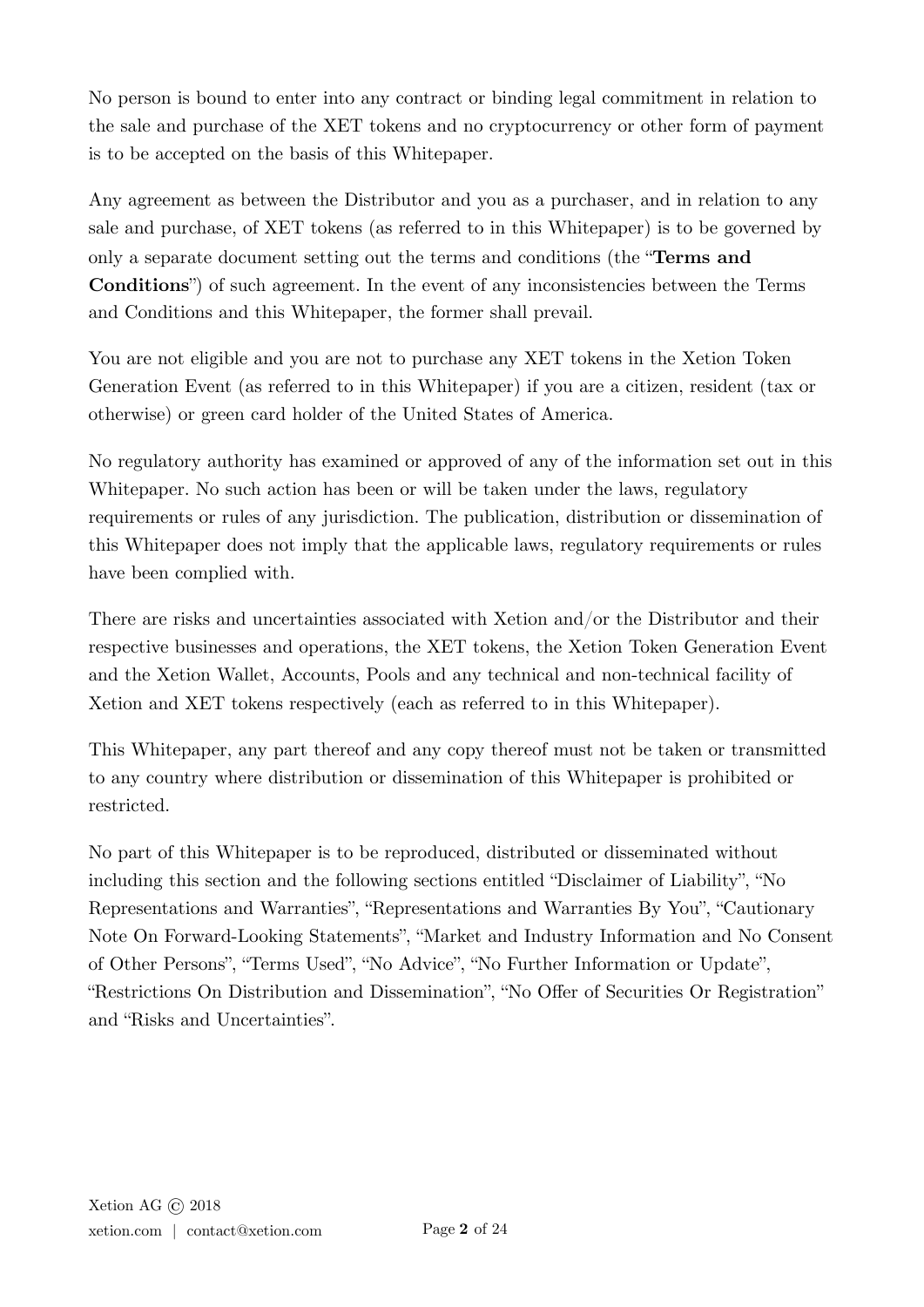### **DISCLAIMER OF LIABILITY**

To the maximum extent permitted by the applicable laws, regulations and rules, Xetion and/or the Distributor shall not be liable for any indirect, special, incidental, consequential or other losses of any kind, in tort, contract or otherwise (including but not limited to loss of revenue, income or profits, and loss of use or data), arising out of or in connection with any acceptance of or reliance on this Whitepaper or any part thereof by you.

### **NO REPRESENTATIONS AND WARRANTIES**

Xetion and/or the Distributor does not make or purport to make, and hereby disclaims, any representation, warranty or undertaking in any form whatsoever to any entity or person, including any representation, warranty or undertaking in relation to the truth, accuracy and completeness of any of the information set out in this Whitepaper.

### **REPRESENTATIONS AND WARRANTIES BY YOU**

By accessing and/or accepting possession of any information in this Whitepaper or such part thereof (as the case may be), you represent and warrant to Xetion and/or the Distributor as follows:

- (a) you agree and acknowledge that the XET tokens do not constitute securities in any form in any jurisdiction;
- (b) you agree and acknowledge that this Whitepaper does not constitute a prospectus or offer document of any sort and is not intended to constitute an offer of securities in any jurisdiction or a solicitation for investment in securities and you are not bound to enter into any contract or binding legal commitment and no cryptocurrency or other form of payment is to be accepted on the basis of this Whitepaper;
- (c) you agree and acknowledge that no regulatory authority has examined or approved of the information set out in this Whitepaper, no action has been or will be taken under the laws, regulatory requirements or rules of any jurisdiction and the publication, distribution or dissemination of this Whitepaper to you does not imply that the applicable laws, regulatory requirements or rules have been complied with;
- (d) you agree and acknowledge that this Whitepaper, the undertaking and/or the completion of the Xetion Token Generation Event, or future trading of the XET tokens on any cryptocurrency exchange, shall not be construed, interpreted or deemed by you as an indication of the merits of the Xetion and/or the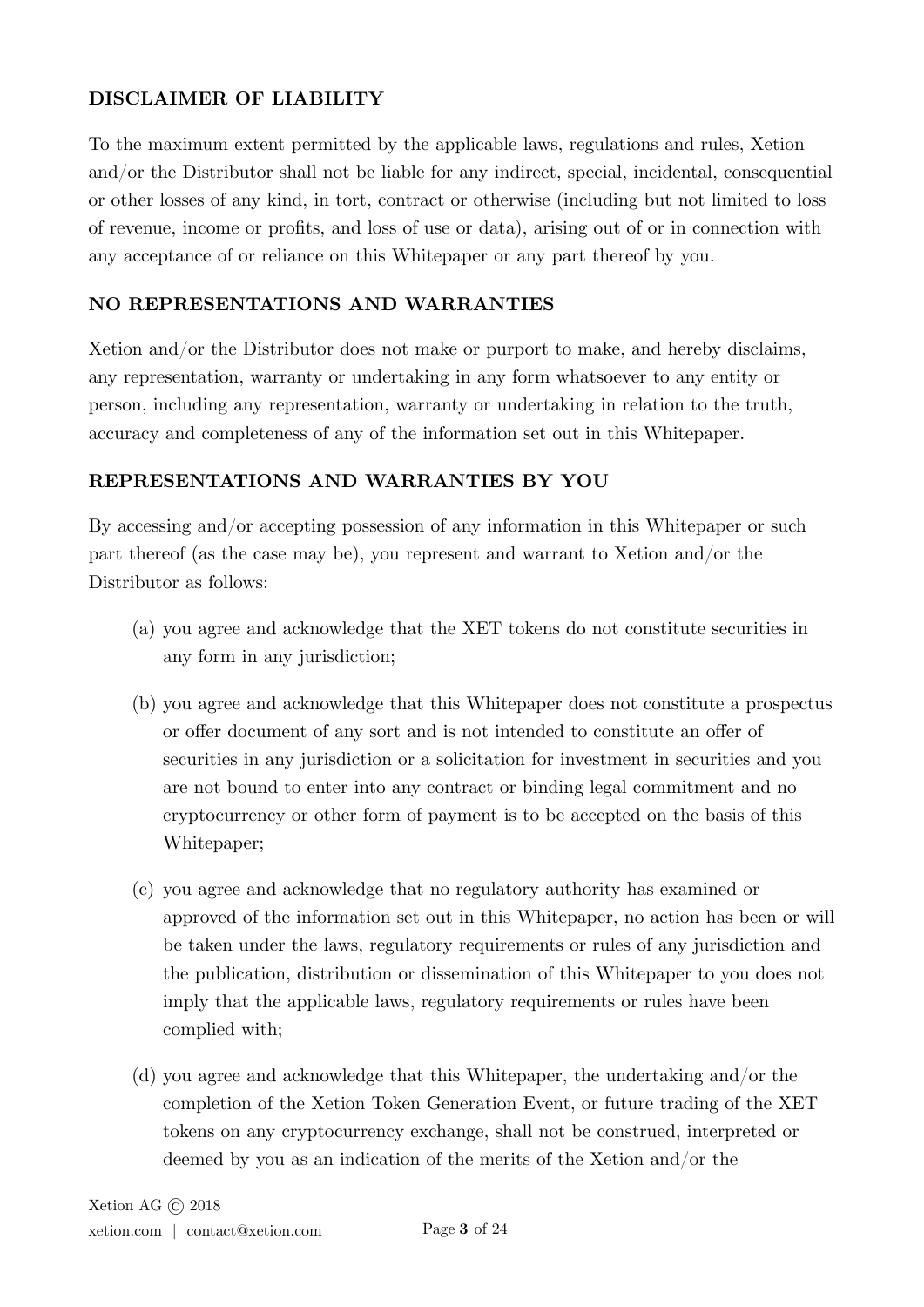Distributor, the XET tokens, the Xetion Token Generation Event and the Xetion Wallet, Accounts, Pools and any technical and non-technical facility of Xetion (each as referred to in this Whitepaper);

- (e) the distribution or dissemination of this Whitepaper, any part thereof or any copy thereof, or acceptance of the same by you, is not prohibited or restricted by the applicable laws, regulations or rules in your jurisdiction, and where any restrictions in relation to possession are applicable, you have observed and complied with all such restrictions at your own expense and without liability to Xetion and/or the Distributor;
- (f) you agree and acknowledge that in the case where you wish to purchase any XET tokens, the XET tokens are not to be construed, interpreted, classified or treated as:
	- (i) any kind of currency other than cryptocurrency;
	- (ii) debentures, stocks or shares issued by any person or entity (whether Xetion and/or the Distributor)
		- (i) rights, options or derivatives in respect of such debentures, stocks or shares;
		- (ii) rights under a contract for differences or under any other contract the purpose or pretended purpose of which is to secure a profit or avoid a loss;
	- (iii) units in a collective investment scheme;
	- (iv) units in a business trust;
	- (v) derivatives of units in a business trust; or
		- (vi) any other security or class of securities.
- (g) you are fully aware of and understand that you are not eligible to purchase any XET tokens if you are a citizen, resident (tax or otherwise) or green card holder of the United States of America;
- (h) you have a basic degree of understanding of the operation, functionality, usage, storage, transmission mechanisms and other material characteristics of cryptocurrencies, blockchain-based software systems, cryptocurrency wallets or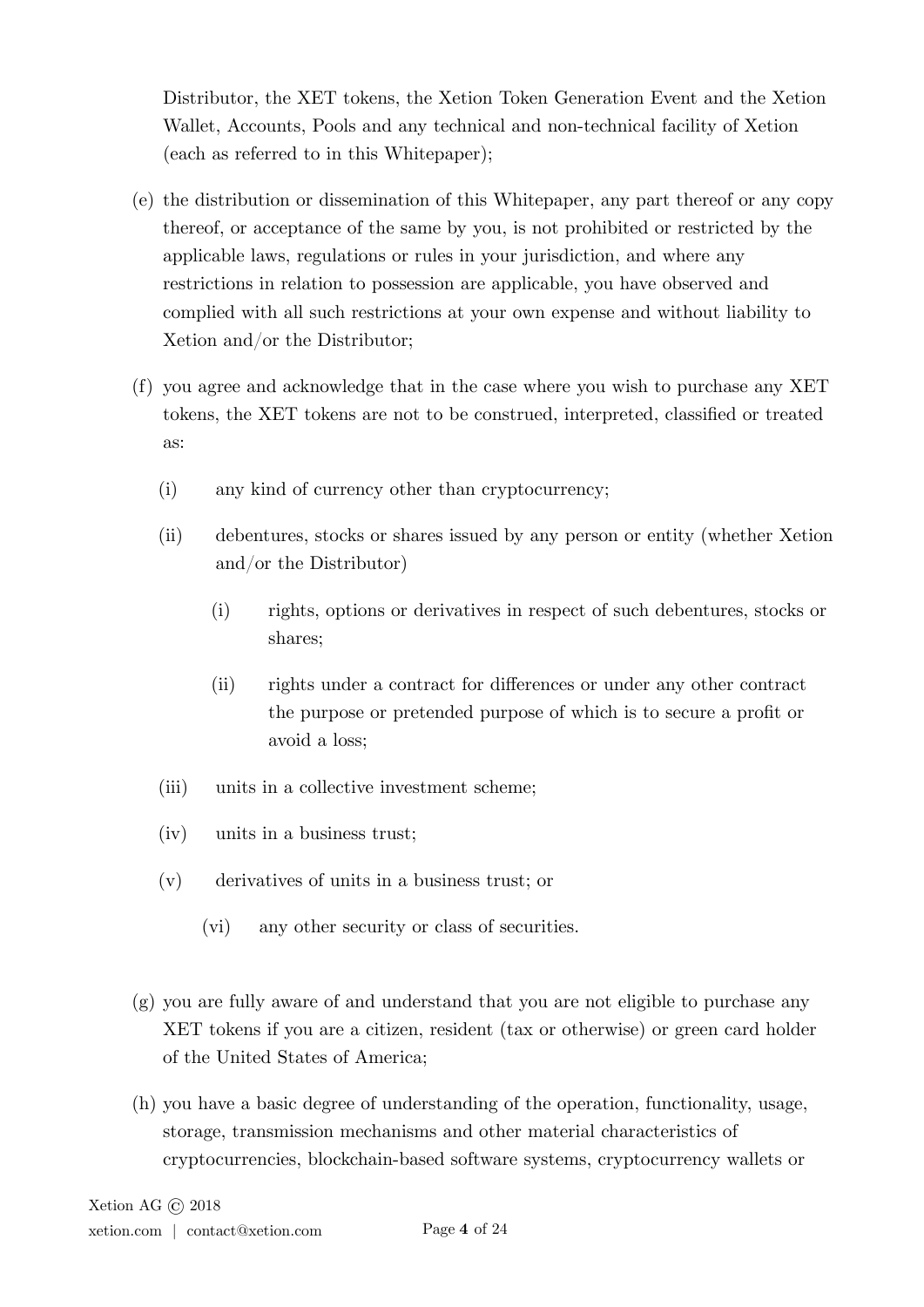other related token storage mechanisms, blockchain technology and smart contract technology;

- (i) you are fully aware and understand that in the case where you wish to purchase any XET tokens, there are risks associated with Xetion and the Distributor and their respective business and operations, the XET tokens, the Xetion Token Generation Event and the Xetion Wallet, Accounts, Pools and any technical and non-technical facility of Xetion (each as referred to in the Whitepaper);
- (j) you agree and acknowledge that neither Xetion nor the Distributor is liable for any indirect, special, incidental, consequential or other losses of any kind, in tort, contract or otherwise (including but not limited to loss of revenue, income or profits, and loss of use or data), arising out of or in connection with any acceptance of or reliance on this Whitepaper or any part thereof by you; and
- (k) all of the above representations and warranties are true, complete, accurate and non-misleading from the time of your access to and/or acceptance of possession this Whitepaper or such part thereof (as the case may be).

### **CAUTIONARY NOTE ON FORWARD-LOOKING STATEMENTS**

All statements contained in this Whitepaper, statements made in press releases or in any place accessible by the public and oral statements that may be made by Xetion and/or the Distributor or their respective directors, executive officers or employees acting on behalf of Xetion or the Distributor (as the case may be), that are not statements of historical fact, constitute "forward- looking statements". Some of these statements can be identified by forward-looking terms such as "aim", "target", "anticipate", "believe", "could", "estimate", "expect", "if", "intend", "may", "plan", "possible", "probable", "project", "should", "would", "will" or other similar terms. However, these terms are not the exclusive means of identifying forward-looking statements. All statements regarding Xetion's and/or the Distributor's financial position, business strategies, plans and prospects and the future prospects of the industry which Xetion and/or the Distributor is in are forward-looking statements. These forward-looking statements, including but not limited to statements as to Xetion's and/or the Distributor's revenue and profitability, prospects, future plans, other expected industry trends and other matters discussed in this Whitepaper regarding Xetion and/or the Distributor are matters that are not historic facts, but only predictions.

These forward-looking statements involve known and unknown risks, uncertainties and other factors that may cause the actual future results, performance or achievements of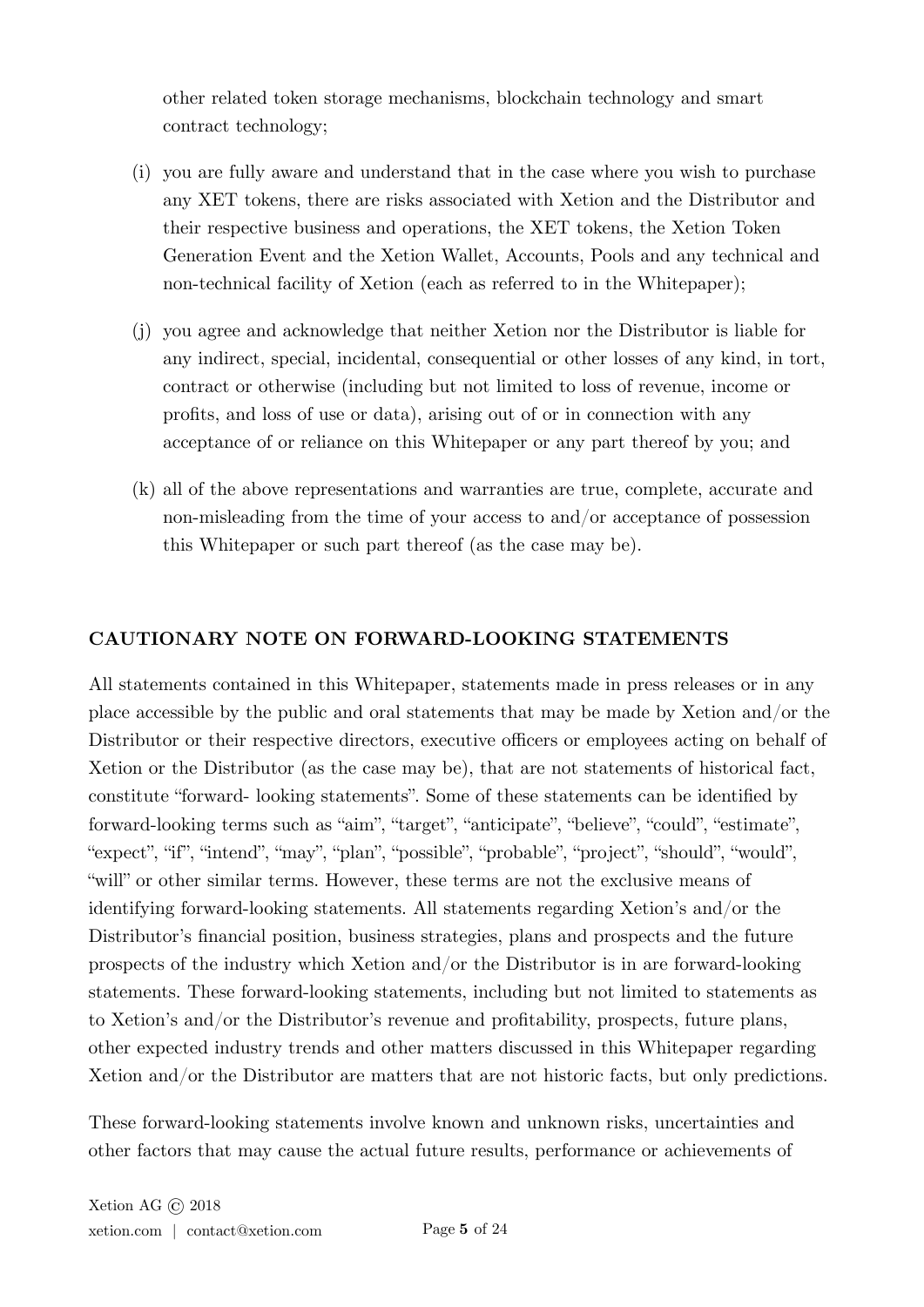Xetion and/or the Distributor to be materially different from any future results, performance or achievements expected, expressed or implied by such forward-looking statements. These factors include, amongst others:

- (a) changes in political, social, economic and stock or cryptocurrency market conditions, and the regulatory environment in the countries in which Xetion and/or the Distributor conducts its respective businesses and operations;
- (b) the risk that Xetion and/or the Distributor may be unable or execute or implement their respective business strategies and future plans;
- (c) changes in interest rates and exchange rates of fiat currencies and cryptocurrencies;
- (d) changes in the anticipated growth strategies and expected internal growth of Xetion and/or the Distributor;
- (e) changes in the availability and fees payable to Xetion and/or the Distributor in connection with their respective businesses and operations;
- (f) changes in the availability and salaries of employees who are required by Xetion and/or the Distributor to operate their respective businesses and operations;
- (g) changes in preferences of customers of Xetion and/or the Distributor;
- (h) changes in competitive conditions under which Xetion and/or the Distributor operate, and the ability of Xetion and/or the Distributor to compete under such conditions;
- (i) changes in the future capital needs of Xetion and/or the Distributor and the availability of financing and capital to fund such needs;
- (j) war or acts of international or domestic terrorism;
- (k) occurrences of catastrophic events, natural disasters and acts of higher force that affect the businesses and/or operations of Xetion and/or the Distributor;
- (l) other factors beyond the control of Xetion and/or the Distributor; and
- (m) any risk and uncertainties associated with Xetion and/or the Distributor and their businesses and operations, the XET tokens, the Xetion Token Generation Event and the Xetion Wallet, Accounts, Pools and any technical and nontechnical facility of Xetion (each as referred to in the Whitepaper).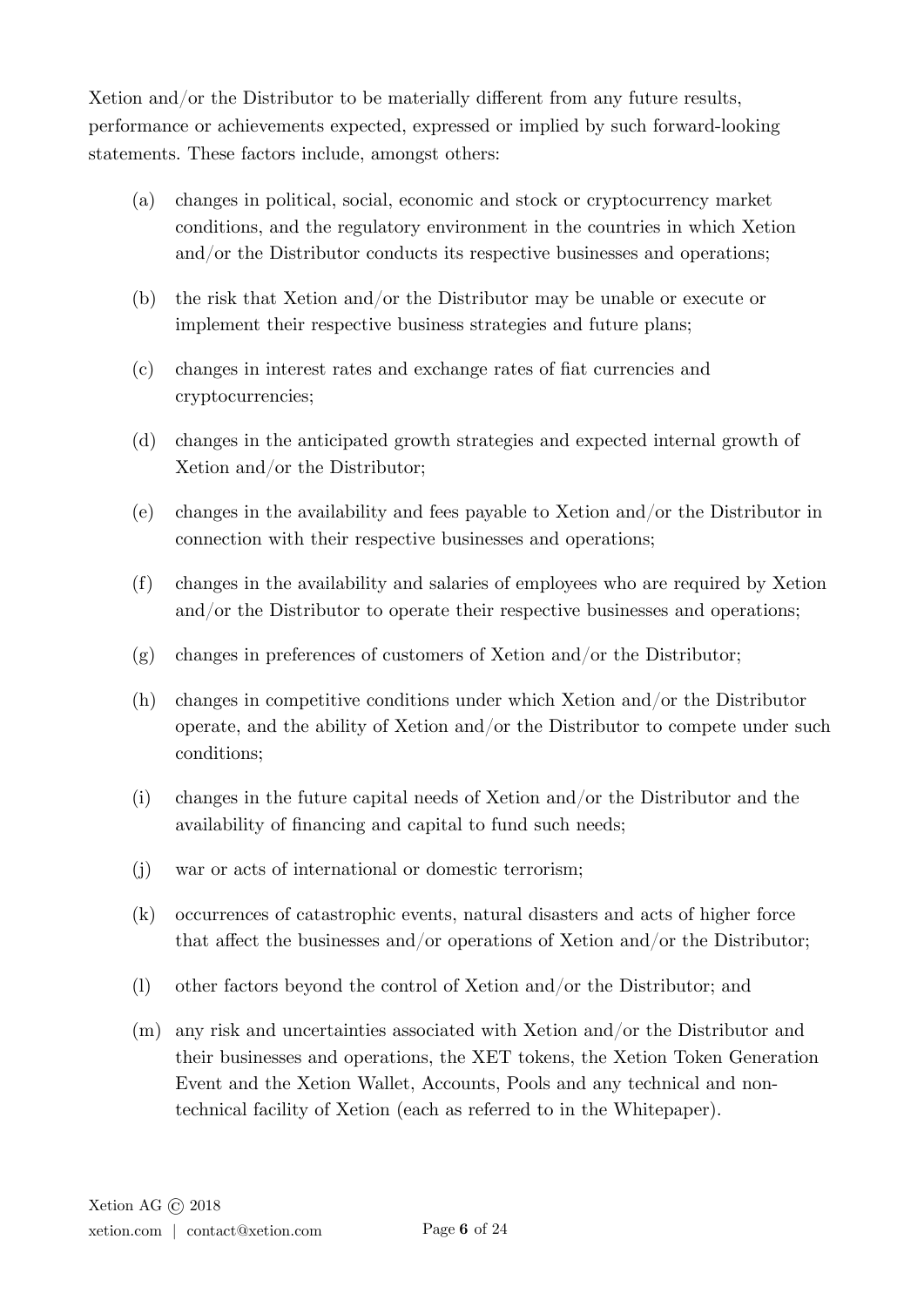All forward-looking statements made by or attributable to Xetion and/or the Distributor or persons acting on behalf of Xetion and/or the Distributor are expressly qualified in their entirety by such factors. Given that risks and uncertainties that may cause the actual future results, performance or achievements of Xetion and/or the Distributor to be materially different from that expected, expressed or implied by the forward-looking statements in this Whitepaper, undue reliance must not be placed on these statements. These forward-looking statements are applicable only as of the date of this Whitepaper.

Neither Xetion, the Distributor nor any other person represents, warrants and/or undertakes that the actual future results, performance or achievements of Xetion and/or the Distributor will be as discussed in those forward-looking statements. The actual results, performance or achievements of Xetion and/or the Distributor may differ materially from those anticipated in these forward- looking statements.

Nothing contained in this Whitepaper is or may be relied upon as a promise, representation or undertaking as to the future performance or policies of Xetion and/or the Distributor.

Further, Xetion and/or the Distributor disclaim any responsibility to update any of those forward- looking statements or publicly announce any revisions to those forward-looking statements to reflect future developments, events or circumstances, even if new information becomes available or other events occur in the future.

# **MARKET AND INDUSTRY INFORMATION AND NO CONSENT OF OTHER PERSONS**

This Whitepaper includes market and industry information and forecasts that have been obtained from internal surveys, reports and studies, where appropriate, as well as market research, publicly available information and industry publications. Such surveys, reports, studies, market research, publicly available information and publications generally state that the information that they contain has been obtained from sources believed to be reliable, but there can be no assurance as to the accuracy or completeness of such included information.

Save for Xetion, the Distributor and their respective directors, executive officers and employees, no person has provided his or her consent to the inclusion of his or her name and/or other information attributed or perceived to be attributed to such person in connection therewith in this Whitepaper and no representation, warranty or undertaking is or purported to be provided as to the accuracy or completeness of such information by such person and such persons shall not be obliged to provide any updates on the same.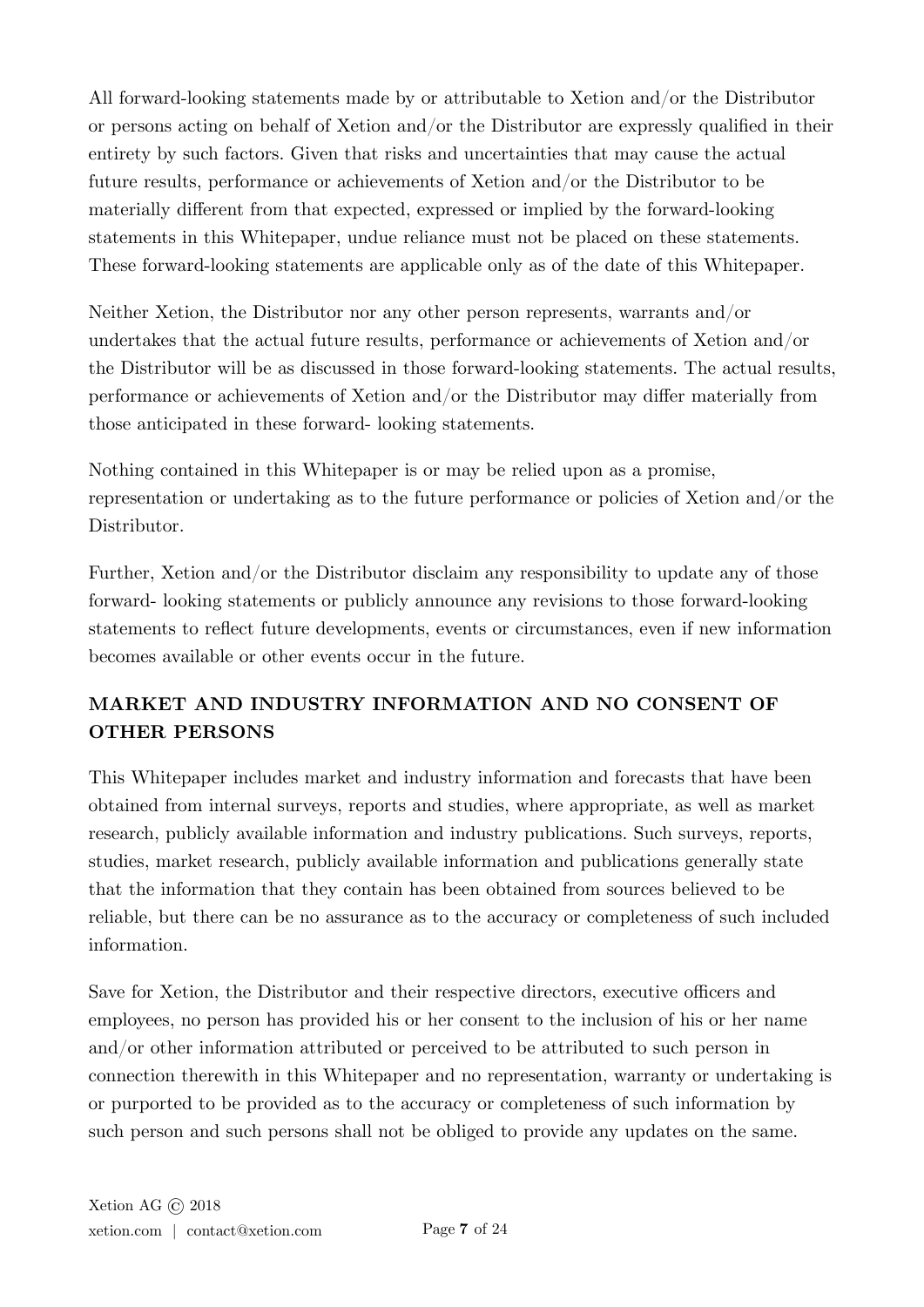While Xetion and/or the Distributor have taken reasonable actions to ensure that the information is extracted accurately and in its proper context, Xetion and/or the Distributor have not conducted any independent review of the information extracted from third party sources, verified the accuracy or completeness of such information or ascertained the underlying economic assumptions relied upon therein. Consequently, neither Xetion, the Distributor, nor their respective directors, executive officers and employees acting on their behalf makes any representation or warranty as to the accuracy or completeness of such information and shall not be obliged to provide any updates on the same.

# **TERMS USED**

To facilitate a better understanding of the XET tokens being offered for purchase by the Distributor, and the businesses and operations of Xetion and/or the Distributor, certain technical terms and abbreviations, as well as, in certain instances, their descriptions, have been used in this Whitepaper. These descriptions and assigned meanings should not be treated as being definitive of their meanings and may not correspond to standard industry meanings or usage.

Words importing the singular shall, where applicable, include the plural and *vice versa* and words importing the masculine gender shall, where applicable, include the feminine and neuter genders and *vice versa*. References to persons shall include corporations.

# **NO ADVICE**

No information in this Whitepaper should be considered to be business, legal, financial or tax advice regarding Xetion, the Distributor, the XET tokens, the Xetion Token Generation Event and the Xetion Wallet, Accounts, Pools and any technical and nontechnical facility of Xetion (each as referred to in the Whitepaper). You should consult your own legal, financial, tax or other professional adviser regarding Xetion and/or the Distributor and their respective businesses and operations, the XET tokens, the Xetion Token Generation Event and the Xetion Wallet, Accounts, Pools and any technical and non-technical facility of Xetion (each as referred to in the Whitepaper). You should be aware that you may be required to bear the financial risk of any purchase of XET tokens for an indefinite period of time.

# **NO FURTHER INFORMATION OR UPDATE**

No person has been or is authorised to give any information or representation not contained in this Whitepaper in connection with Xetion and/or the Distributor and their respective businesses and operations, the XET tokens, the Xetion Token Generation Event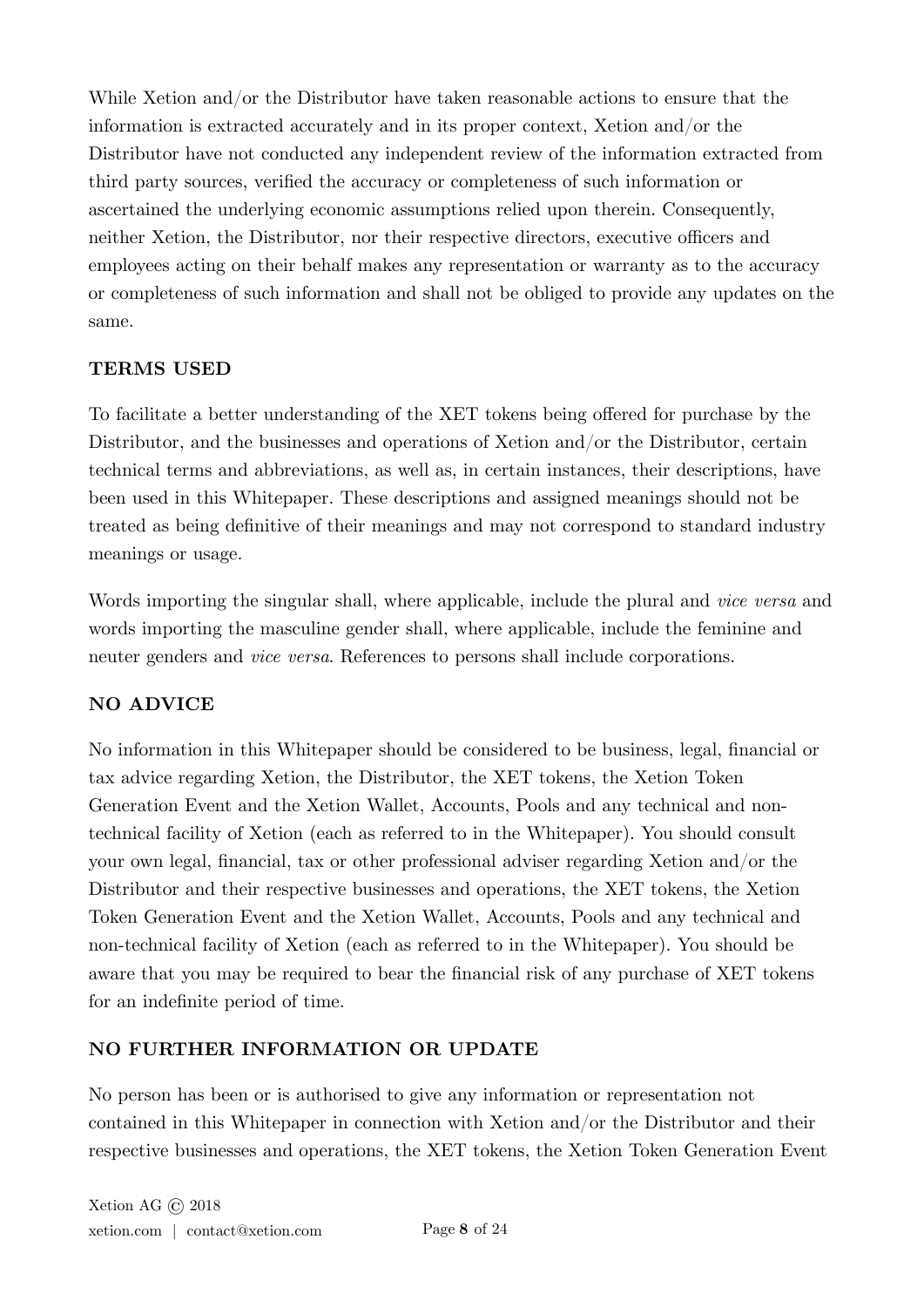and the Xetion Wallet, Accounts, Pools and any technical and non-technical facility of Xetion (each as referred to in the Whitepaper) and, if given, such information or representation must not be relied upon as having been authorised by or on behalf of Xetion and/or the Distributor. The Xetion Token Generation Event (as referred to in the Whitepaper) shall not, under any circumstances, constitute a continuing representation or create any suggestion or implication that there has been no change, or development reasonably likely to involve a material change in the affairs, conditions and prospects of Xetion and/or the Distributor or in any statement of fact or information contained in this Whitepaper since the date hereof.

# **RESTRICTIONS ON DISTRIBUTION AND DISSEMINATION**

The distribution or dissemination of this Whitepaper or any part thereof may be prohibited or restricted by the laws, regulatory requirements and rules of any jurisdiction. In the case where any restriction applies, you are to inform yourself about, and to observe, any restrictions which are applicable to your possession of this Whitepaper or such part thereof (as the case may be) at your own expense and without liability to Xetion and/or the Distributor.

Persons to whom a copy of this Whitepaper has been distributed or disseminated, provided access to or who otherwise have the Whitepaper in their possession shall not circulate it to any other persons, reproduce or otherwise distribute this Whitepaper or any information contained herein for any purpose whatsoever nor permit or cause the same to occur.

# **NO OFFER OF SECURITIES OR REGISTRATION**

This Whitepaper does not constitute a prospectus or offer document of any sort and is not intended to constitute an offer of securities or a solicitation for investment in securities in any jurisdiction. No person is bound to enter into any contract or binding legal commitment and no cryptocurrency or other form of payment is to be accepted on the basis of this Whitepaper. Any agreement in relation to any sale and purchase of XET tokens (as referred to in this Whitepaper) is to be governed by only the Terms and Conditions of such agreement and no other document. In the event of any inconsistencies between the Terms and Conditions and this Whitepaper, the former shall prevail.

You are not eligible to purchase any XET tokens in the Xetion Token Generation Event (as referred to in this Whitepaper) if you are a citizen, resident (tax or otherwise) or green card holder of the United States of America.

No regulatory authority has examined or approved of any of the information set out in this Whitepaper. No such action has been or will be taken under the laws, regulatory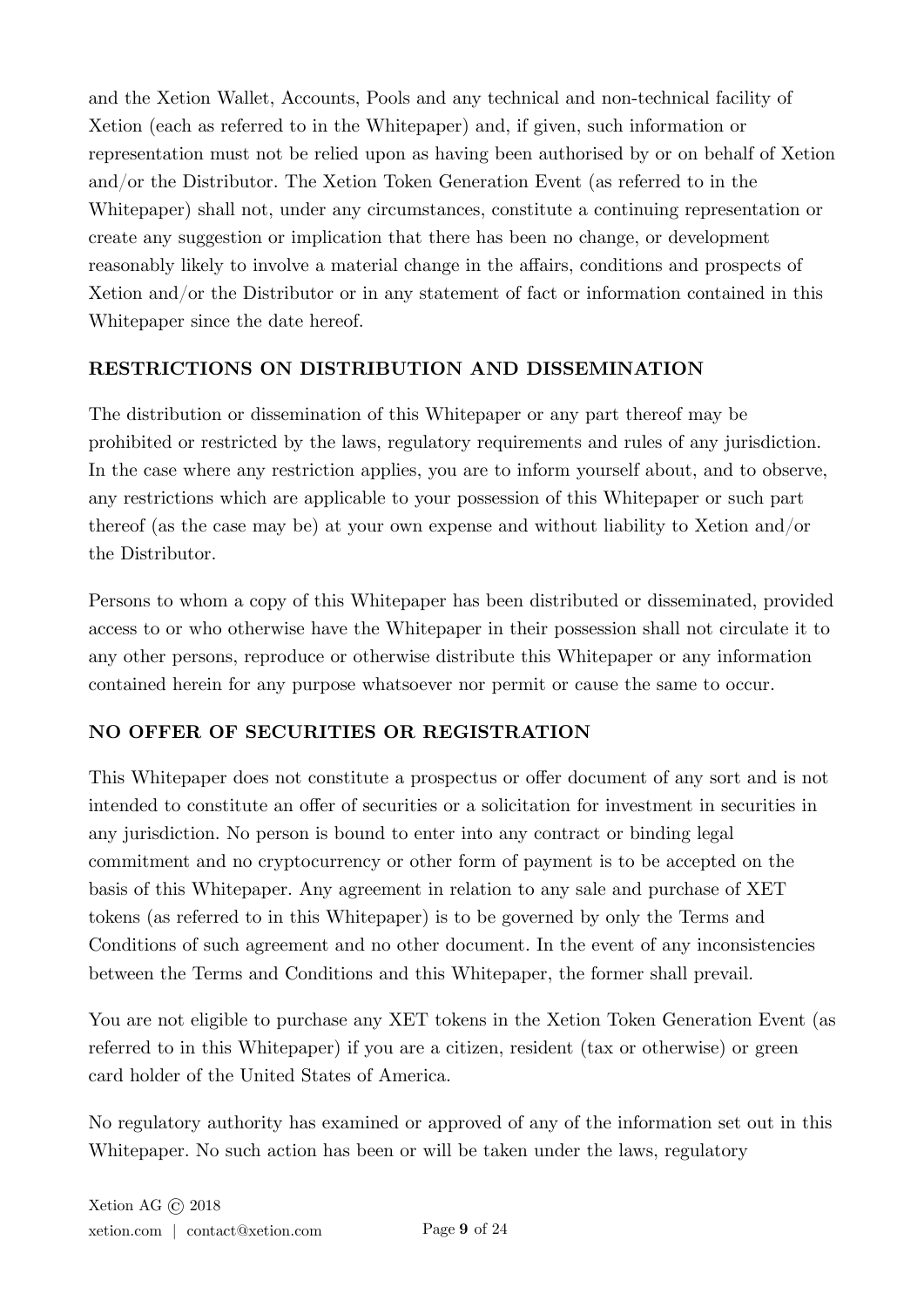requirements or rules of any jurisdiction. The publication, distribution or dissemination of this Whitepaper does not imply that the applicable laws, regulatory requirements or rules have been complied with.

### **RISKS AND UNCERTAINTIES**

Prospective purchasers of XET tokens (as referred to in this Whitepaper) should carefully consider and evaluate all risks and uncertainties associated with Xetion, the Distributor and their respective businesses and operations, the XET tokens, the Xetion Token Generation Event and the Xetion Wallet, Accounts, Pools and any technical and nontechnical facility of Xetion (each as referred to in the Whitepaper), all information set out in this Whitepaper and the Terms and Conditions prior to any purchase of XET tokens. If any of such risks and uncertainties develops into actual events, the business, financial condition, results of operations and prospects of Xetion and/or the Distributor could be materially and adversely affected. In such cases, you may lose all or part of the value of the XET tokens.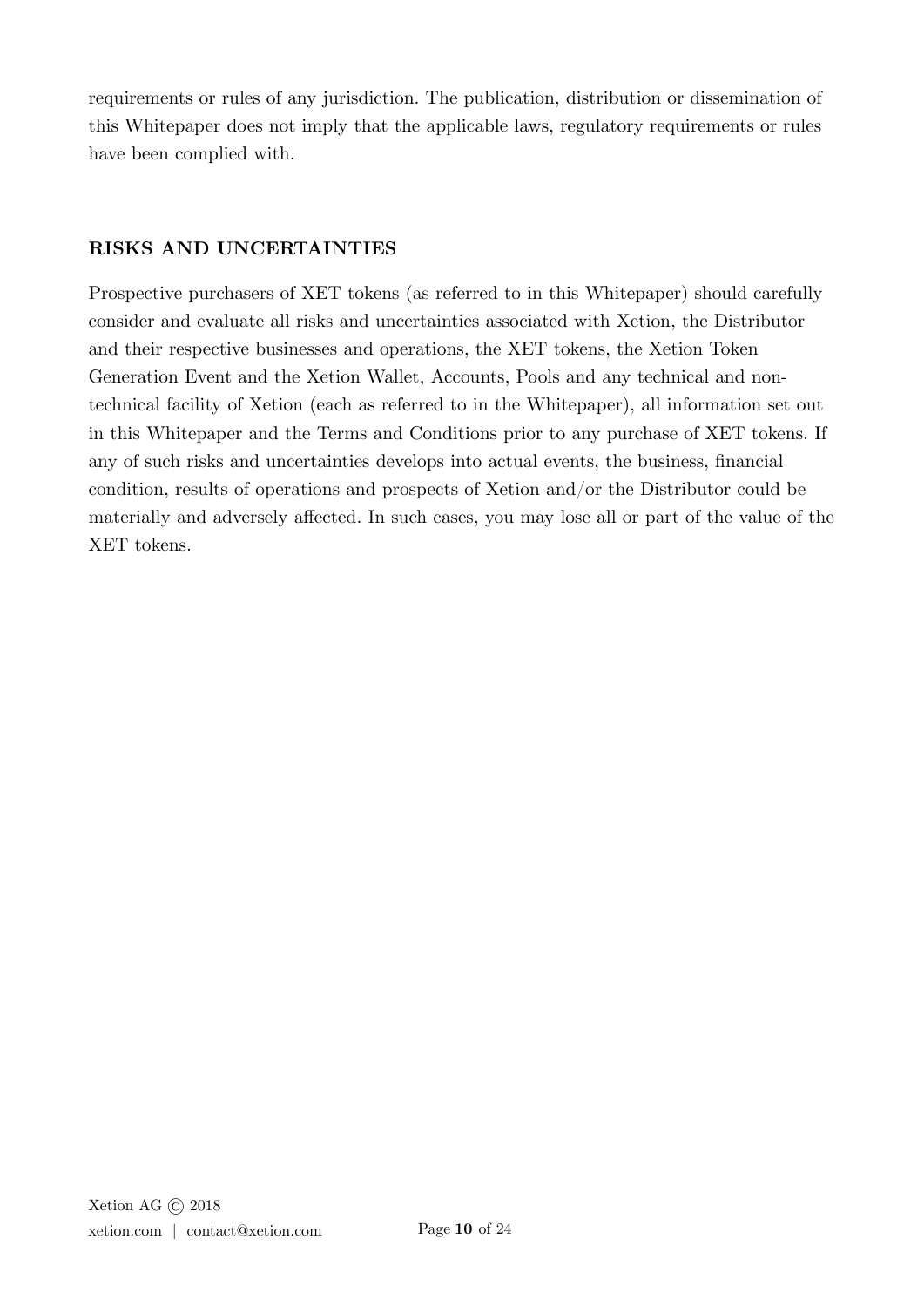# Xetion - A Structured Asset Blockchain Protocol

Florian Aram Menevis fa@xetion.com

June 2017 - v.0.6

# Contents

| 1                       | Preface                                              |       |                                                                           |    |  |
|-------------------------|------------------------------------------------------|-------|---------------------------------------------------------------------------|----|--|
| $\overline{\mathbf{2}}$ | Introduction                                         |       |                                                                           |    |  |
| 3                       | <b>Xetion Blockchain</b>                             |       |                                                                           |    |  |
|                         | 3.1                                                  |       | Tokens, Blocks and Entities                                               | 13 |  |
|                         |                                                      | 3.1.1 | Xetion Token                                                              | 13 |  |
|                         |                                                      | 3.1.2 | $Account \dots \dots \dots \dots \dots$                                   | 13 |  |
|                         |                                                      | 3.1.3 | $\mathrm{SCTAs}\;.\;\;.\;\;.\;\;.\;\;.\;\;.\;\;.\;\;.\;\;.\;\;.\;\;.\;\;$ | 13 |  |
|                         |                                                      | 3.1.4 | Name System $\ldots \ldots \ldots$                                        | 13 |  |
|                         |                                                      | 3.1.5 | Block contents                                                            | 13 |  |
|                         | SCTA Mechanics $\ldots$ , $\ldots$ , $\ldots$<br>3.2 |       |                                                                           |    |  |
|                         |                                                      | 3.2.1 | Basic Architecture                                                        | 14 |  |
|                         |                                                      | 3.2.2 | Classes<br>.                                                              | 14 |  |
|                         |                                                      | 3.2.3 | Token Ratio Matrices                                                      | 14 |  |
|                         |                                                      | 3.2.4 | Allocation Transactions                                                   | 15 |  |
|                         |                                                      | 3.2.5 | Participation and Micro Gov-                                              |    |  |
|                         |                                                      |       | ernance<br>$\mathbf{r}$ . The state of the state $\mathbf{r}$             | 16 |  |
|                         |                                                      | 3.2.6 | Micro Forks and Liquidations.                                             | 16 |  |
|                         |                                                      | 3.2.7 | Cross Chain Operations                                                    | 16 |  |
|                         |                                                      | 3.2.8 | Liquidity Pools                                                           | 17 |  |
|                         |                                                      | 3.2.9 | Fee Calculation and Settlement                                            | 17 |  |
|                         | 3.3                                                  |       | Consensus Mechanism                                                       | 17 |  |
|                         |                                                      | 3.3.1 | SCTA Consensus $\ldots \ldots \ldots$                                     | 17 |  |
|                         | 3.4                                                  |       | Governance $\ldots \ldots \ldots \ldots \ldots$                           | 18 |  |
|                         | 3.5                                                  |       | Scalability $\ldots \ldots \ldots \ldots \ldots$                          | 19 |  |
|                         |                                                      | 3.5.1 | Sharding $\ldots \ldots \ldots \ldots$                                    | 19 |  |
|                         |                                                      | 3.5.2 | Light Clients                                                             | 19 |  |
|                         |                                                      | 3.5.3 | Performance and Network<br>$Throughout \ldots \ldots \ldots$              | 19 |  |
|                         |                                                      |       |                                                                           |    |  |

| 4                   |                            | Applications                                      |                                         |                |  |  |
|---------------------|----------------------------|---------------------------------------------------|-----------------------------------------|----------------|--|--|
|                     |                            | Blockchain<br>4.1                                 |                                         |                |  |  |
|                     |                            | 4.1.1                                             | Identity $\dots \dots \dots \dots$      | 20             |  |  |
|                     |                            | 4.1.2                                             | Wallet                                  | 2.0            |  |  |
|                     |                            |                                                   | 4.1.3 Proof of Existence $\ldots$       | 20             |  |  |
|                     | 4.2                        |                                                   | SCTA Applications                       | 2 <sub>0</sub> |  |  |
|                     |                            | 4.2.1                                             | SCTAs as Crypto Investment              |                |  |  |
|                     |                            |                                                   | Funds                                   | $2.0\,$        |  |  |
|                     |                            | 4.2.2                                             | Diversifications through SC-            |                |  |  |
|                     |                            | TAs and Derivatives for Hedging<br>2 <sub>0</sub> |                                         |                |  |  |
|                     |                            | 4.2.3                                             | DSCTAs for Automation                   | 2.0            |  |  |
|                     |                            | 4.2.4                                             | Smart Markets                           | 21             |  |  |
|                     |                            | 4.2.5                                             | $SCTA$ Trading $\ldots \ldots \ldots$   | 21             |  |  |
|                     |                            | 4.2.6                                             | Aggregate Portfolio                     | 21             |  |  |
|                     |                            | 4.2.7                                             | $Oracles \dots \dots \dots \dots \dots$ | 21             |  |  |
|                     |                            | 4.2.8                                             | Compound SCTAs                          | 21             |  |  |
|                     |                            | 4.2.9                                             | Research and Analysis                   | 21             |  |  |
|                     |                            | 4.2.10                                            | Liquidity, Automation, AI               | 21             |  |  |
| 5<br>Implementation |                            |                                                   |                                         | 22             |  |  |
|                     | 5.1                        |                                                   | Virtual Machines                        | 22             |  |  |
|                     | 5.2                        |                                                   | Design and User Experience              | 22             |  |  |
| 6                   | Conclusion                 |                                                   |                                         | 22             |  |  |
|                     | 6.1                        |                                                   | Discussion $\ldots$                     | 22             |  |  |
| 7.                  | Acknowledgements<br>$2\,2$ |                                                   |                                         |                |  |  |

Page 11 of  $24$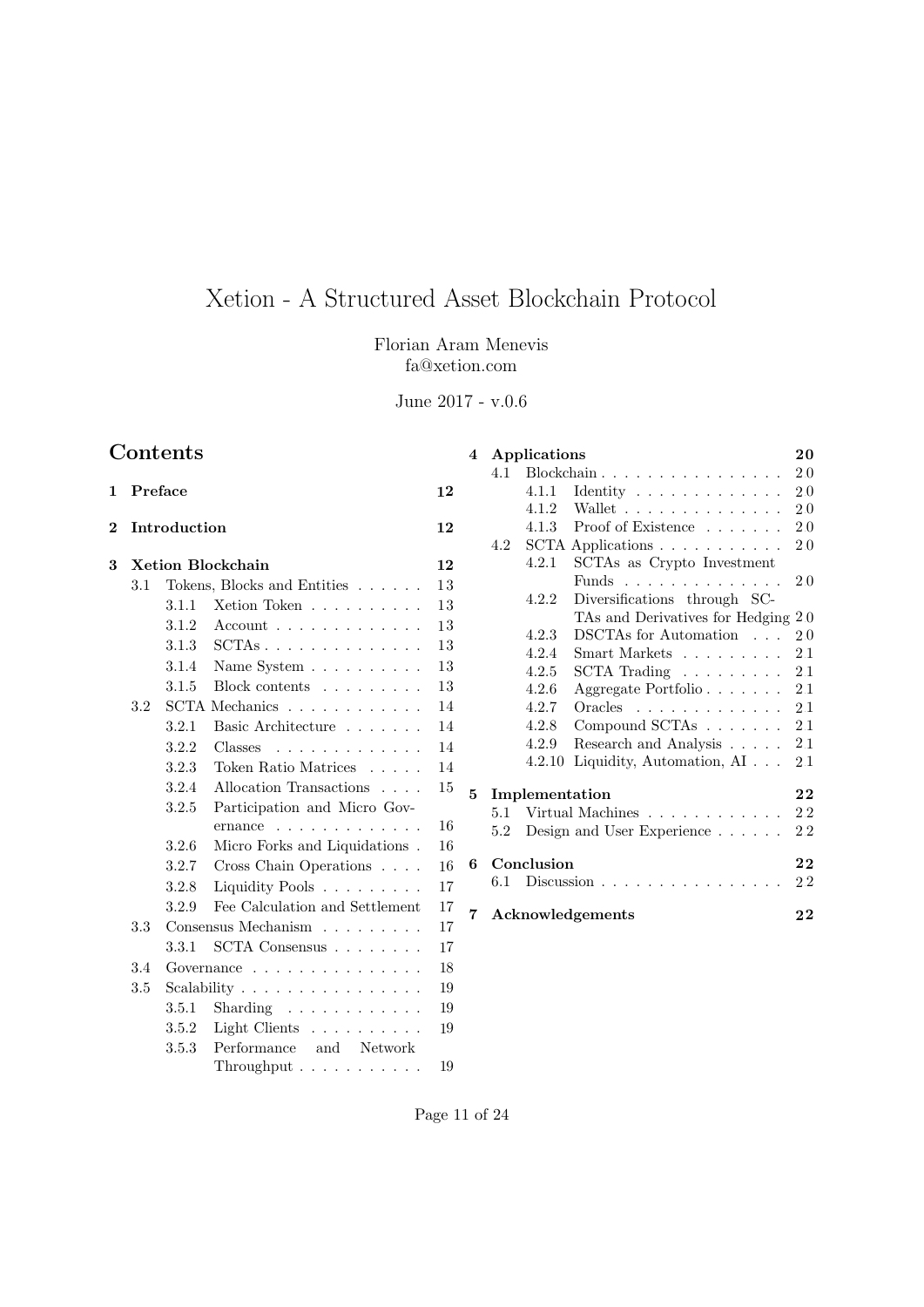### Abstract

With the ever increasing emission of new crypto coins and tokens and the formation of markets running on blockchain technologies, the need to diversify capital in these markets emerges. Xetion introduces a scalable blockchain architecture for the emission, mandated on-chain management and decentralised exchange of combinatorial bundles of crypto tokens, that are in essence structured crypto token assets (SCTAs).

Xetion and its on-chain mandate mechanism ensure trustless mandating wherein the owner of tokens of combinatorial assets always holds the private keys of tokens contained in a structured crypto token asset (SCTA).

Structured crypto token assets on Xetion allow for decentralised diffusion of capital into crypto markets, and might further capitalise markets by offering diversification for wealth seeking long term passive participation in crypto currencies and tokenized blockchain applications. In the greater scheme combinatorial token allocations lead to the formation of smarter markets that operate more efficiently by processing combinatorial batches of tokens instead of binary pairs, thus increasing cross network liquidity and proximity to equilibrium liquidity across chains and markets.

### 1 Preface

The intention of this paper is to give an overview of the Xetion blockchain architecture and possible applications. More detailed papers will be published in the future, specifically for governance models and cross chain interactions on Xetion.

### 2 Introduction

Projections for global assets under management (AuM) are projected to reach approximately 112 trillion USD according to research from Price Waterhouse  $Coopers<sup>1</sup>$ . The key strategy for managing wealth is, in general, to diversify capital into different asset classes in order to mitigate risks. In this context it is clear that investing in crypto tokens as part of a greater portfolio will continue to be in increasing demand by private and institutional entities looking to invest capital passively in growing blockchain ecosystems and markets.

Some banks and stock exchanges started to of $f$ fer Bitcoin<sup>2</sup> trading, although such offers mainly relate to derivatives of Bitcoin or other legally bound promises of banks or funds to hold Bitcoin and other tokens, whereas clients technically dont own the (underlying) asset in most cases. Existing capital markets and stock exchanges often face technical difficulties in adopting new crypto tokens, resulting in offerings to clients, which are poorly diversified and lack security that actual crypto tokens would have in technical terms (a problem that applies to most crypto exchanges as well, as they lack a decentralised architecture).

Xetion allows diversifying capital in crypto tokens by enabling crypto tokens to be bundled into structured crypto token asset (SCTA), while enabling owners to technically own all tokens of an SCTA by holding the private keys to the owned tokens. In essence Xetion enables decentralised diversification of capital in crypto markets.

# 3 Xetion Blockchain

Diversifying capital in crypto assets is a notoriously strenuous process as building a portfolio requires either manually buying crypto currencies on centralised exchanges or entrusting a third party (a fund) to build a portfolio, though the latter is not governed by means of a blockchain but conventional legal regulation for managing assets.

The fundamental problem is that analysts with deep knowledge of blockchain technologies and ideas for building diversified crypto funds have no (decentralised) infrastructure available to effectively offer

<sup>1</sup>*Asset & Wealth Management Insights Asset Management 2020: Taking stock*. 2017. url: https://www.pwc.com/gx/en/

asset-management/asset-management-insights/assets/aminsights-june-2017.pdf.

<sup>2</sup>*S. Nakamoto, Bitcoin: A peer-to-peer electronic cash system*. 2008. url: https://bitcoin.org/bitcoin.pdf.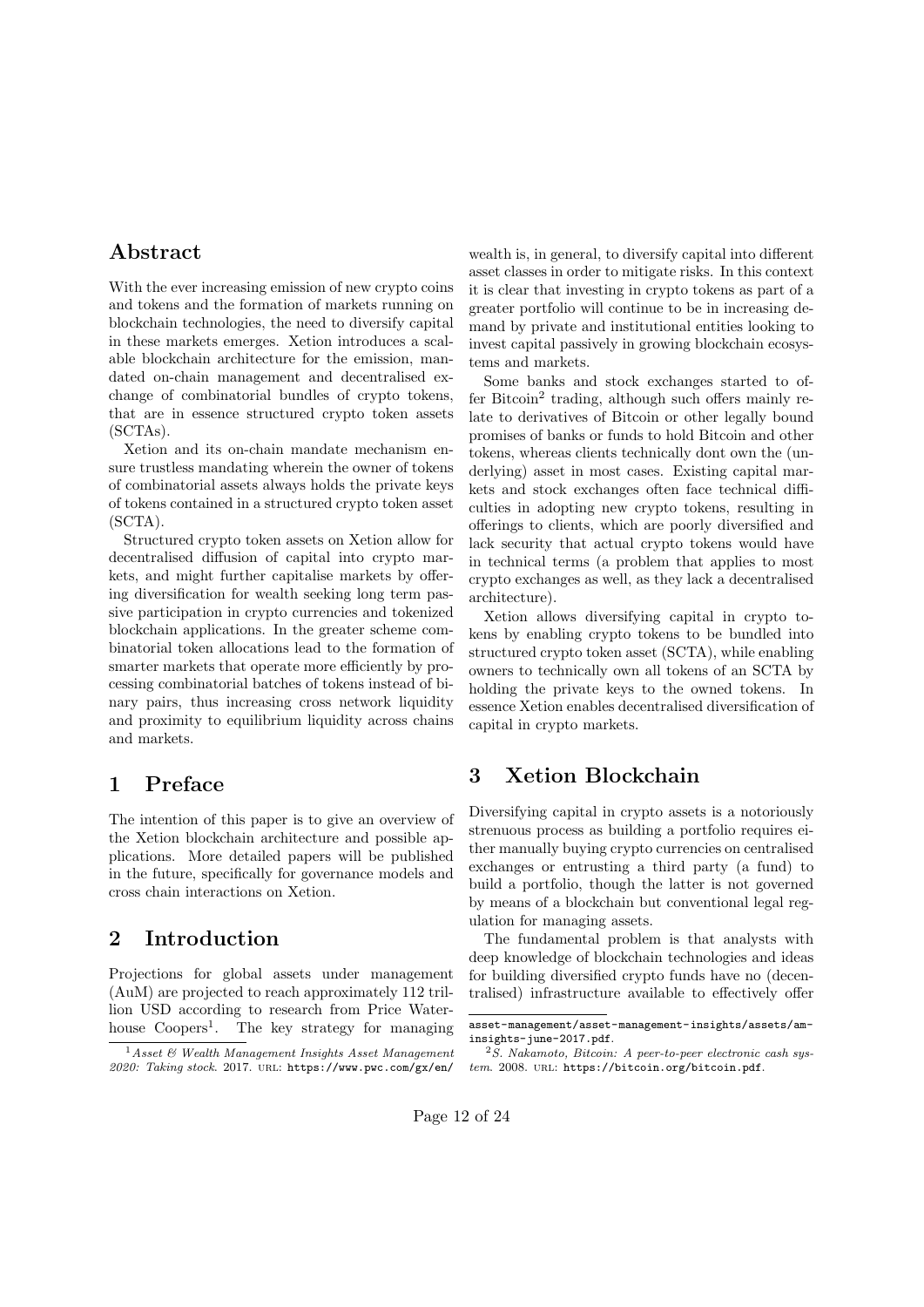their investment strategies for participation of third parties.

Xetion aims at enabling the operation of a truly global and decentralised infrastructure to emit and trade structured assets consisting of combinatorial bundles of tokens and coins. In particular, Xetion solves ownership and trust issues between mandated and owning parties of a structured asset and allows for an automated and trustless settlement of fees, token allocation and liquidation. At the core Xetion makes structured crypto assets independent both technically and legally (implied legal independence through technical standardization) of managing and mandated parties, increasing security and versatility for investors looking to (passively) diversify capital in crypto markets. This is beneficial for both owning and managing parties as Xetion allows for technical and procedural consensus, allowing managing parties to focus on leveraging their domain expertise and strategy (rather than discussing technical, procedural and legal questions under ambiguous circumstances).

#### 3.1 Tokens, Blocks and Entities

While being stateless from an SCTA-emitters perspective, the Xetion blockchain keeps track of states linked to sidechains for initiating token transactions in accounts. Following is the description of SCTA classes, states and sidechains. Potential issues and solutions are discussed further in section 6.1.

#### 3.1.1 Xetion Token

Transactional use of the Xetion blockchain is subject to charges of Xetion (XET) tokens. Emitting parties may levy charges for buying, liquidating and administering assets, while parties providing network resources might charge for transactions and asset modifications.

The distribution of the XET tokens in the initial block will be determined by a smart contract hosted on Ethereum. Additional XET tokens can be mined, subsequently. All network fees are subject to charges in XET tokens, while all SCTA induced transactions settle in XET tokens.

#### 3.1.2 Account

Accounts have an address, a balance of XET tokens and a nonce which increases with every transaction or modification and the size of its last update. Having an active account is subject to a small fee for the period of time it is operated. Charges for creating and operating accounts prevents misuse and deters state-bloat. Deleting account alleviates occupation of space which is not in use.

#### 3.1.3 SCTAs

Every account on Xetion can emit SCTAs. An SCTA is an entity on the Xetion blockchain that has a unique identifier and hash, and can either be a nonbound SCTA or an SCTA bound to a liquidity pool (making bound SCTAs a finite resource as liquidity is the limiting factor for emission and availability).

#### 3.1.4 Name System

Xetion features a name system that allows to resolve mapping from unique but human-readable strings to defined byte arrays. Names on Xetion can point to account address, SCTAs or hashes.

#### 3.1.5 Block contents

A block on the Xetion blockchain has to following contained in it:

- *•* Hash of previous block.
- Merkle tree of transactions.
- Merkle tree of accounts.
- *•* Merkle tree of names.
- *•* Merkle tree of open pools.
- Merkle tree of emitted SCTAs
- *•* Merkle tree of SCTA token ratio matrix.
- Merkle tree of Merkle proofs.
- The current entropy in the random number generator.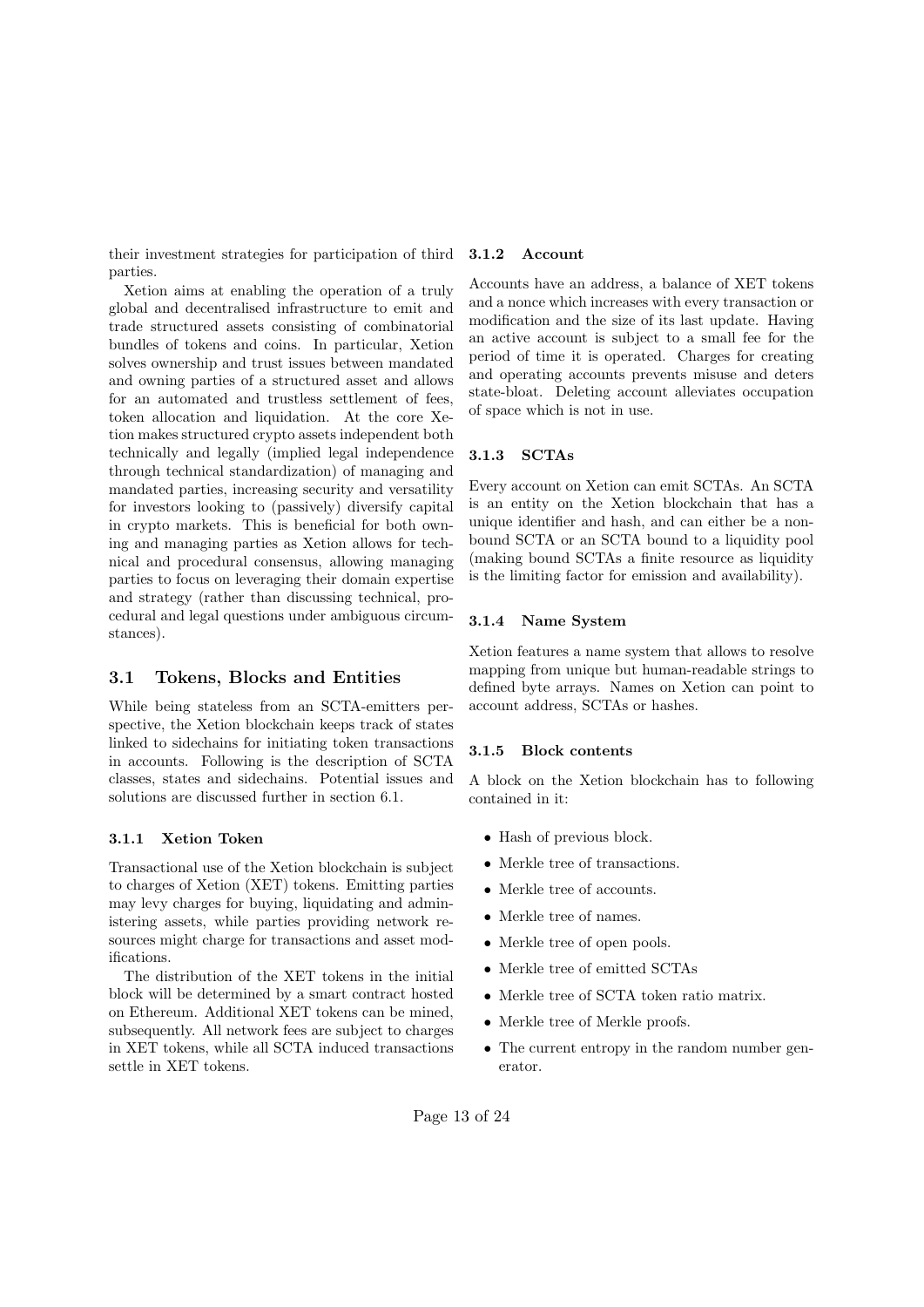In order to maintain the sequence within the blockchain the hash of a preceding block is required. The tree of transactions contains all transactions of a block. Apart from the consensus vote tree all trees are under full consensus. Changing a tree from one block to the next is required in order to have a transaction in the new blocks transaction tree. A Merkle proof of the update has to be included in the blocks proof tree as well.

### 3.2 SCTA Mechanics

Structured crypto token assets on Xetion are a more specific type of smart contract (or smart mandate) which is less versatile but optimised for mandated fund allocation within composite assets without compromising token ownership and security of tokens as such. An SCTA always has a specific state, though induced transactions can be bound to conditions and may require signatory consent from both emitter and holder for certain transactions, modifications or liquidation. While the state of an SCTA is global, induced transactions might disseminate asynchronously.

Technically an SCTA can be liquidated or microforked by a participating party. This ensures that the emitter of an SCTA has an incentive to retain participating parties by acting in their interest and ensure that the SCTA is useful. Likewise a partaking party has no interest to withdraw from an SCTA if it is successful and useful.

#### 3.2.1 Basic Architecture

SCTAs, in essence, allocate and distribute funds. Each emitted SCTA is unique but can have multiple accounts participating asynchronously and with different aggregate funds allocated per account. The degree to which SCTA distribution and allocation is automated can vary and is subject to the participating parties agreeing to the terms specific to a particular SCTA. Absolute boundaries on such terms ensure that crypto-signatory consent of participating parties (or liquidation or forking) is required for critical actions such as liquidating funds held in an SCTA or changes of fees and terms. Terms of a specific SCTA



Figure 1: An SCTA has a one-to-many relationship with participating accounts.

are global and apply universally to all participating accounts.

#### 3.2.2 Classes

There are three distinct classes of SCTAs.

- S-SCTA Static Structured Crypto Asset. A static SCTA contains a predefined, non-alterable set of tokens and coins and corresponding ratios.
- M-SCTA Managed Structured Crypto Asset. A managed SCTA contains a set of tokens and coins which is subject to mandated change of the emitter. The set of coins or corresponding ratios can be altered by the emitter.
- D-SCTA Dynamic Structured Crypto Asset. A dynamic SCTA is mandated by a virtual machine which can run computations to create and dynamically alter a set of coins and tokens and corresponding ratios.

An SCTA can be either public or private, can have an infinite or finite term and be unbound or bound to a liquidity pool. Types of tokens and coins (potentially) contained in an SCTA must be whitelisted at emission, or post hoc by signatory consent of participating accounts.

In addition to SCTAs, free derivatives can be emitted on Xetion. Derivatives are useful as they allow for a number of applications such as hedging or easing volatility that might complement certain SCTAs and enhance overall portfolio resilience.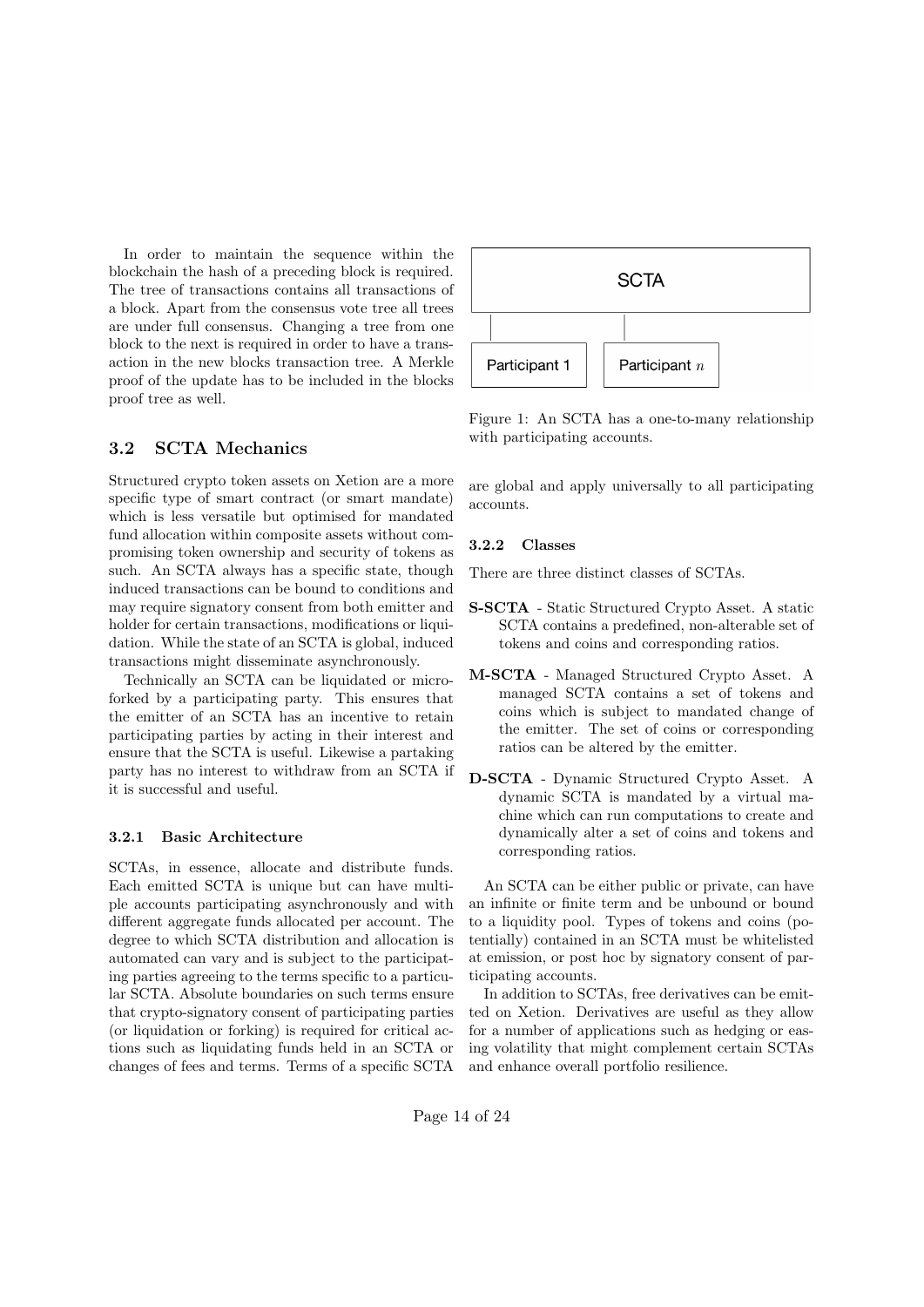#### 3.2.3 Token Ratio Matrices

Tokens in an SCTA are denoted as matrices with corresponding weights to which capital should be allocated to tokens.

Token c Weight 
$$
w
$$

\n
$$
\begin{pmatrix}\nA & 0.6 \\
B & 0.3 \\
C & 0.1\n\end{pmatrix}\n\longrightarrow\n\begin{pmatrix}\nA_c & A_w \\
B_c & B_w \\
C_c & C_w\n\end{pmatrix}\n\tag{1}
$$
\n
$$
= \begin{pmatrix}\nA & 0.6 \\
B & 0.3 \\
C & 0.1\n\end{pmatrix}\n\tag{2}
$$

Using matrix notation has the advantage of being able to make complex statistical calculations and projections using matrix algebra and thereby simplify computations. Apart from tokens *c* and weights *w* we can use further variables to denote price *p* and return  $\mu$  and variance  $\sigma$ . We assume that  $w_A + w_A + w_A = 1$ .

We can calculate return of the SCTA  $R_{\text{SCTA}} =$  $A(w_t\mu_t) + N(w_t\mu_t)$  and the variance on the return  $\sigma_{\mathrm{SCTA},w}^2 = \mathrm{var}(R_{\mathrm{SCTA},w}).$ 

Further we can use  $n \times 1$  vectors for denoting matrixes for variables

$$
X = \begin{pmatrix} y_A \\ y_n \end{pmatrix} \tag{3}
$$

And, we can refer to vectors at different points in time  $X_{t1} \cdots X_{tn}$ .

Consider an SCTA and a matrix containing tokens and their weights at current state as *X* with. We can arrange for changes in weights and subsequent redistribution (existing relative ratios of *w* carried forward).

$$
\chi_{n0} = w_{\alpha} \cdot x + (1 - \alpha) \cdot \partial \tag{4}
$$

$$
\chi_{n1} = w_{\alpha} \cdot \Sigma^{-1} \mu_w + (1 - \alpha) \cdot \Sigma^{-1} \mu_w \qquad (5)
$$

$$
=\Sigma^{-1}\mu_w^{-1}\tag{6}
$$

Accordingly, we can compute modification of SCTA.

$$
\Rightarrow c(d) = 0.2\tag{7}
$$

$$
\Rightarrow p. vec = w \cdot x. vec + (1 - w) \cdot z. vec \tag{8}
$$

$$
\Rightarrow p. vec \tag{9}
$$

$$
\begin{array}{cccc}\nA & B & C & D \\
0.48 & 0.24 & 0.08 & 0.2\n\end{array}
$$
\n(10)

The above illustrates the most standard of cases, but using nearly any specific statistical or other combinatorial or algebraic method to change absolute and relative ratios of token weights is highly feasible and can be done using Xetions virtual machines.

#### 3.2.4 Allocation Transactions

An SCTA can induce transaction instructions in its transaction sidechain by changing its token ratio matrix. The transaction sidechain of an SCTA then disseminates sets of individual transaction instructions to accounts participating in the SCTA and calculates individual fees which are then levied from the wallet and credited to SCTA emitters, pools (if any) and network and node operators. Instructions disseminated on the sidechain of an SCTA may be subject to individual signatory consent which can be signed with a respective accounts hash.

Accounts participating in an SCTA can not induce transactions other than to depreciate or appreciate aggregate allocation to an SCTA, or liquidation or micro-forking.

The transaction sidechain on Xetion processes transactions as combinatorial batches which essentially mirror (updated) token ratio matrices. The market making for auctions is automated  $(AMM)^3$  by using a combinatorial order book that self-optimises allocation of network liquidity and thus ensures effective throughput of cross-chain transactions.

We achieve efficient matching of combinatorial batches for transactions by bundling batches in heaps and then balance network proximity with the size of heaps and probability of matching respectively. Sim-

<sup>3</sup>*Casey Detrio, "Smart Markets for Stablecoins" 2016.* 2016. url: http://cdetr.io/smart-markets/.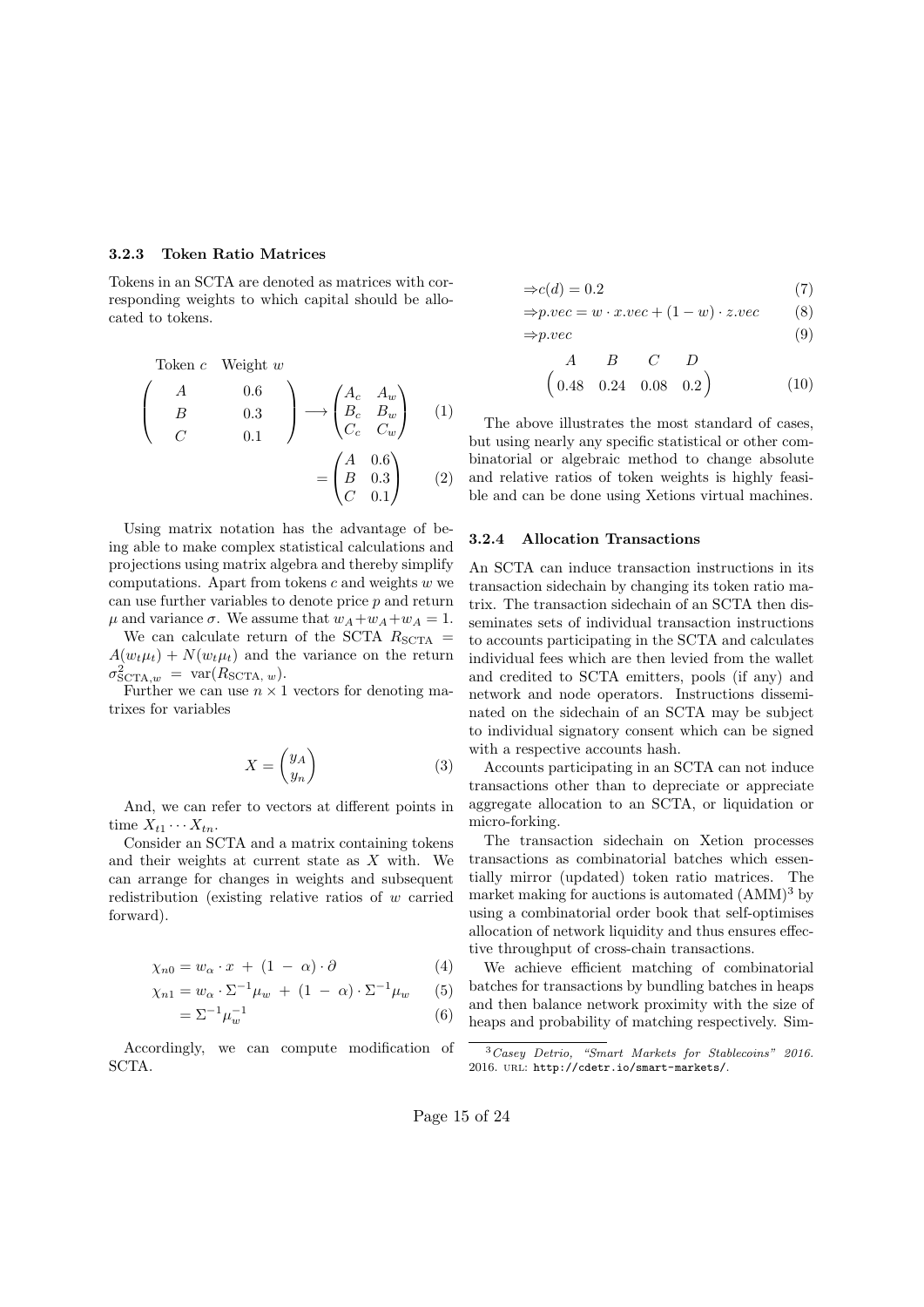

Figure 2: Inducing allocation-related transactions of an SCTA in individual accounts.



Figure 3: Model for matching transactions of token ratio matrices.

macr acc 987fgf8...s09d(pos 346bapl711g) : hashlock BTC 1.25787 ETH 3.21894 BCC 1.247 CAR 8.1879 IOT 897.98

ilar approaches of clustering have been shown to increase scalability<sup>4</sup>.

Similarly to hash graphs and its theory of propagating by gossiping through networks<sup>5</sup>, we build heaps based on network proximity. Heaps will grow as long as sufficient probability for matching token ratio matrices within the heap is achieved, constrained by a maximum size relative to global network load.

Matching metrices are then hashlocked $6$  to induce transactions. Tokens of excess are queued for pair swaps.

#### 3.2.5 Participation and Micro Governance

The emitter of an SCTA technically controls the entity (mandate) but never tokens held in participating account (and wallets). As each SCTA has a dedicated sidechain for inducing transactions in accounts, it is in a way a microcosm, that, albeit with constraints, is a decentralised network of its own. Therefore each SCTA can specify terms for participation and is subject to its own micro governance.

Participation in an SCTA can be restricted by the emitter to be either public or private, to have minimum or maximum aggregate capital invested per account participating, to be subject of an initial hard cap or to be subject of availability of liquidity of a connected pool.

An SCTA can be specified to run for an infinite pe-

<sup>4</sup>*Alessandro Chiesa, Eran Tromer, Madars Virza "Cluster Computing in Zero Knowledge"*. 2016. url: https://eprint. iacr.org/2015/377.pdf.

<sup>5</sup>*Leemon Baird, "The Swirlds Hashgraph Consensus Algorithm: Fair, Fast, Byzantine Fault Tolerance"*. 2014. url: http : / / www . swirlds . com / downloads / SWIRLDS - TR - 2016 - 01.pdf.

<sup>6</sup>*Joseph Poon, Thaddeus Dryja, "The Bitcoin Lightning Network: Scalable O*↵*-Chain-Instant Payments"¡Paste¿*. 2016. URL: https://lightning.network/lightningnetwork-paper.pdf.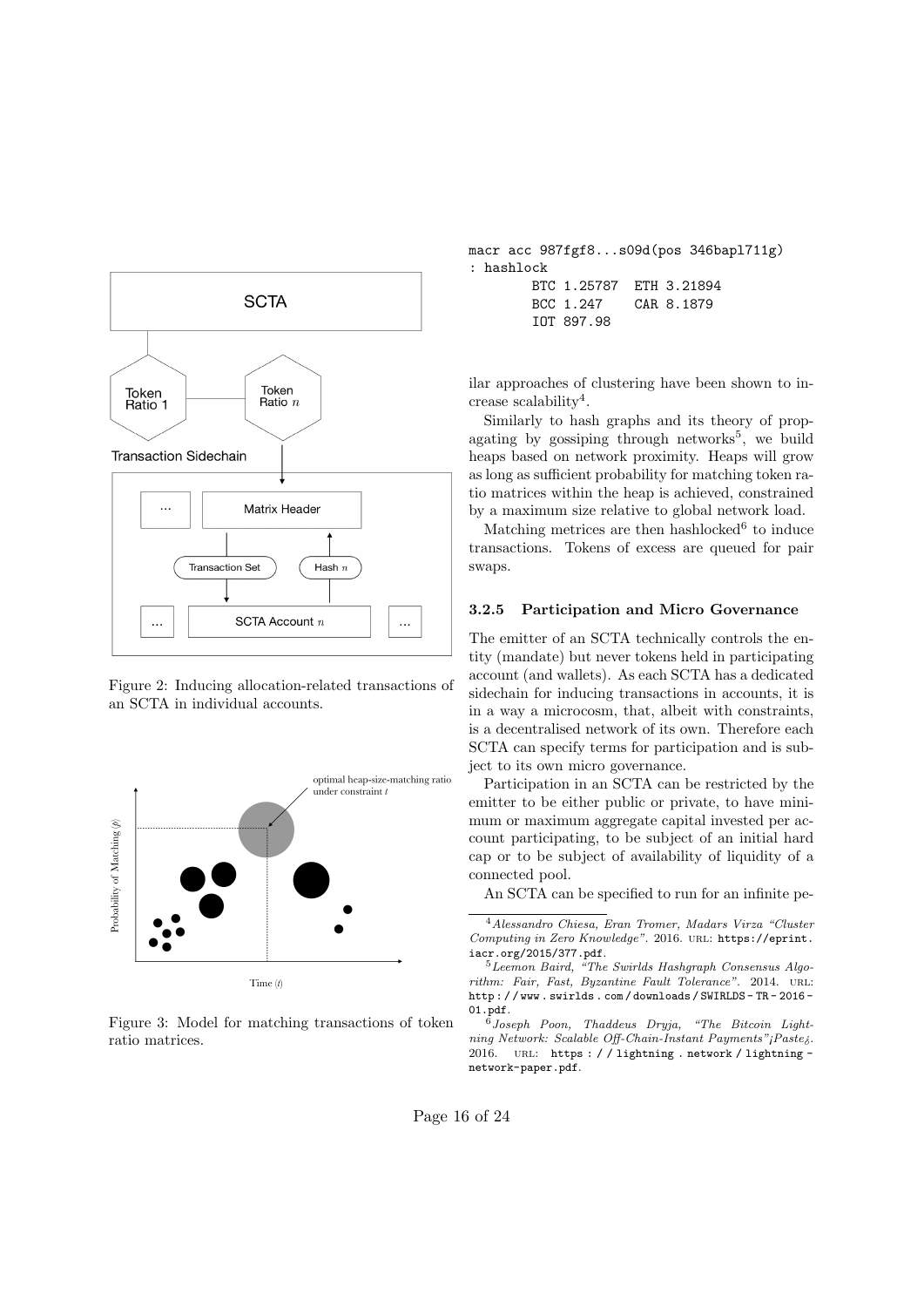riod of time or be terminated on a predefined point of time. A DSCTA might also self-terminate if specified conditions are met. Termination leads to automated liquidation of tokens in participating accounts and conversion to XET credit.

The inherent separation of SCTA entities as mandates and actual allocation and transaction is intended to lead to a balance of controls that fosters a meritocratic environment for emitting and maintaining useful and successful SCTAs. Changes in the terms of an SCTA either lead to consensus (of participants deciding to continue on new terms), micro forking or liquidation by participating accounts individually. In this context the emitter of an SCTA has a strong incentive to keep (a majority of) allocated capital invested or attract additional capital for investment, all in order to amplify successful investment strategies that generate commission on returns for the emitter.

#### 3.2.6 Micro Forks and Liquidations

Any SCTA on Xetion can be micro forked, which leads to the emission of a new SCTA. Empty micro forks can fork any state in time from the point of emission of the SCTA without replicating current token allocation and ratios, while forking with allocated tokens is possible for the current state and will induce liquidation of the existing SCTA. Regular liquidation is possible at all times, resulting in automated liquidation of tokens in the participating account and conversion to XET token credit. Forced liquidation can occur if a participating account does not provide signatory consent to continued allocation after changes in terms of an SCTA, within the timeframe specified in the terms of the SCTA.

#### 3.2.7 Cross Chain Operations

Similarly to recently emerged projects like Cosmos<sup>7</sup> and Plasma<sup>8</sup>, the Xetion blockchain can exchange coins and tokens across different blockchains (e.g. ETH-BTC) without making use of full-custody emitted assets for native chains and tokens. The token ratio matrix of an SCTA is replicated in accounts holding it and each entry of the matrix is signed with the accounts hash and is part of the proof-of-work consensus.

We are aware that tokens of other blockchains could still be transferred implicitly, but then again, this is intentional by design as participation in an SCTA should never compromise actual asset ownership (holding private keys of tokens). On the other hand the de-facto unbundling of position participating in an SCTA will lead to automated liquidation for the respective account (or forking of a deviated SCTA).

#### 3.2.8 Liquidity Pools

As liquidity can be limited in (some) crypto currencies, the emitter of an SCTA can provide a liquidity pool. Tokens provided in the liquidity pool are held in an on-chain pledge state until allocated in accounts participating in the SCTA. Failure to provide the liquidity on part of the emitter gives participating accounts the right to fee-less liquidation. Such liquidations due to lack of providing pledged liquidity can be expected to occur rarely, as the SCTA emitter has a strong incentive to provide liquidity, which, in essence, means exchanging tokens for additional fees (in favour of the emitter).

#### 3.2.9 Fee Calculation and Settlement

All fees are calculated and settled in XET. For fees commissioned from returns the aggregate value of an SCTA is determined by pairing tokens with XET and calculating net performance in XET.

#### 3.3 Consensus Mechanism

Xetion uses a consensus method that is a hybrid between Proof-of-Work and Proof-of-Stake. The sequence of blocks on the chain will be determined by Proof-of-Work. For the Proof-of-Work algorithm we use slightly modified derivative of the Cuckoo Cycle

<sup>7</sup>*Jae Kwon, Ethan Buchman, "Cosmos A Network Distributed Ledger"*. 2017. url: https : / / cosmos . network / about/whitepaper.

<sup>8</sup>*Joseph Poon, Vitalik Buterin, "Plasma: Scalable Autonomous Smart Contracts"*. 2017. url: https://lightning. network/lightning-network-paper.pdf.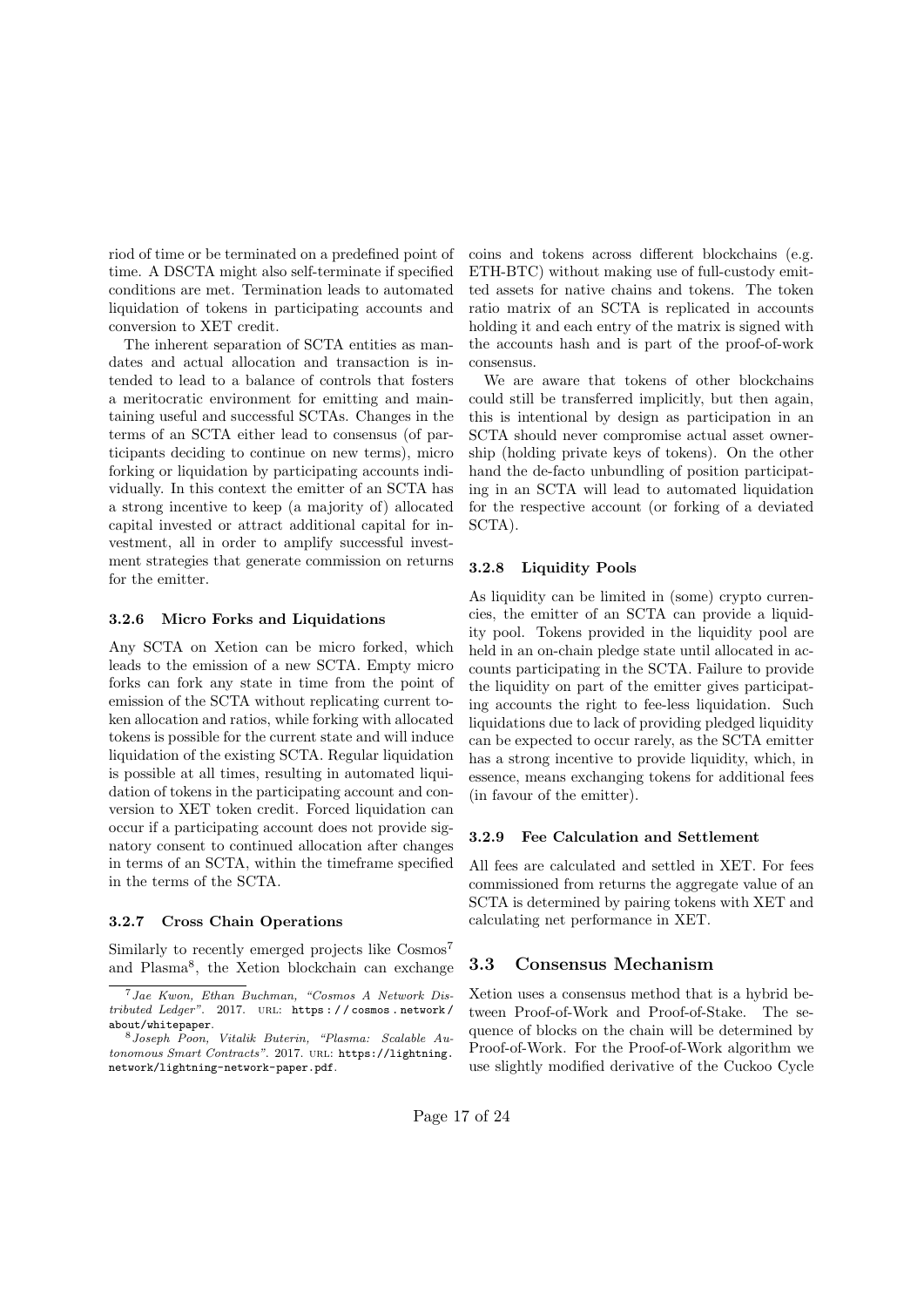algorithm originally conceived by John Tromp<sup>9</sup>. The advantage of the our derivative of the Cuckoo Cycle algorithm is that it is bound by memory and therefore caters to memory latency availability as the limiting factor. This can foster decentralisation as even less performant devices (e.g. mobile phones) can mine tokens.

,,When even phones charging overnight can mine without orders of magnitude loss in efficiency, not with a mindset of profitability but of playing the lottery, the mining hardware landscape will see vast expansion, benefiting adoption as well as decentralisation."

Another key aspect is that beside agreeing on block sequence, the Xetion consensus mechanism solves for token ratio matrices to have on-chain states. In theory the consensus mechanism could be self-amending, though this is might still cause problematic effects when such amendments have to disseminate across the network. On the other hand, using a simple Proof-of-Work mechanism could lead to miners in tendency being chosen selectively by SCTA emitters to run their nodes and provide XET liquidity for their operations, effectively leading to a corruption of the balance between participants and emitters. For this reason Xetion uses a new hybrid approach combining Proof-of-Work and Proof-of-Stake in order to make use of the strength of each of these consensus approaches where they fit best. Apart from general consensus as such, XET tokens will be issued by a pure Proof-of-Work approach, preserving a truly decentralised nature of the network at the core and in the essence of its own tokens.

#### 3.3.1 SCTA Consensus

On-chain settlement of states of an SCTA is critical in order to maintain operability and induced transactions. The general and legitimate incentive to generate revenue of XET is to create well performing and useful SCTAs which is rewarded in longevity and success commission (which translates to linear and potentially exponential rewards). Mining is still required to prevent quasi monopolisation and to ensure a minimal hurdle of difficulty in order to prevent inflationary tendencies of using XET tokens (and therefore network resources) as such, but should ideally not be intended as an end in itself and major stream for revenues.

Therefore we optimise our derivative proof-of-work algorithm not for the absolute profit but to increase the cumulative number of blocks which are settled on the chain and propagated on the network. We define the relative profit  $p_{rel}$  in equation 11 where  $p_{ai}$  and *phi* are the profits in step I for the antagonistic and fair network, respectively:

$$
P_{rel} = \mathbb{E}\left[\lim_{n \to \infty} \frac{\sum_{i=1}^{n} pa_i}{\sum_{i=1}^{n} (pa_i + pf_i)}\right]
$$
(11)

As the antagonistic entity is focused on optimising itself for his relative profit *Prel* (equation 11) in mining profits, the problem of a an individual entity on the network making such decisions cannot be described as an MDP (Multi Dimensional Pattern) because the process of awarding as such is non-linear. In order to be described in terms of an MDP we presume that the value of the objective function (the optimal relative profit) is *pho* and define for  $p \in [0, 1]$ the transformation function  $w_{\rho} : \mathbb{N}^2 \to \mathbb{R}$  with the antagonistic profit  $p_a$  and the profit for the fair network *p<sup>h</sup>* in equation 12.

$$
w_{\rho}\left(p_a, p_f\right) = \left(1 - \rho\right) \cdot p_a - \rho \cdot p_f \tag{12}
$$

Resulting in an infinite state MDP  $M_{\rho}$  =  $\langle S, A, P, w_p(R) \rangle$  for every  $\rho$  that has the same operation state space as the original entity-decision problem and the equivalent transition matrix but the profit matrix is transformed by *Wpho*. The expected value of such an MDP under policy  $\pi$  is then defined by  $v_{\rho}^{\pi}$  in equation 13, where  $p_i(\pi)$  is the profit tuple in step I under policy  $\pi$ .

$$
v_{\rho}^* = \mathbb{E}\left[\lim_{n \to \infty} \frac{1}{n} \sum_{i=1}^n w_{\rho} p_i \pi\right]
$$
 (13)

Page  $18$  of  $24$ 

<sup>9</sup>*John Tromp, "Cuckoo Cycle: a memory bound graphtheoretic proof-of-work".* 2014. URL: https://eprint.iacr. org/2014/059.pdf.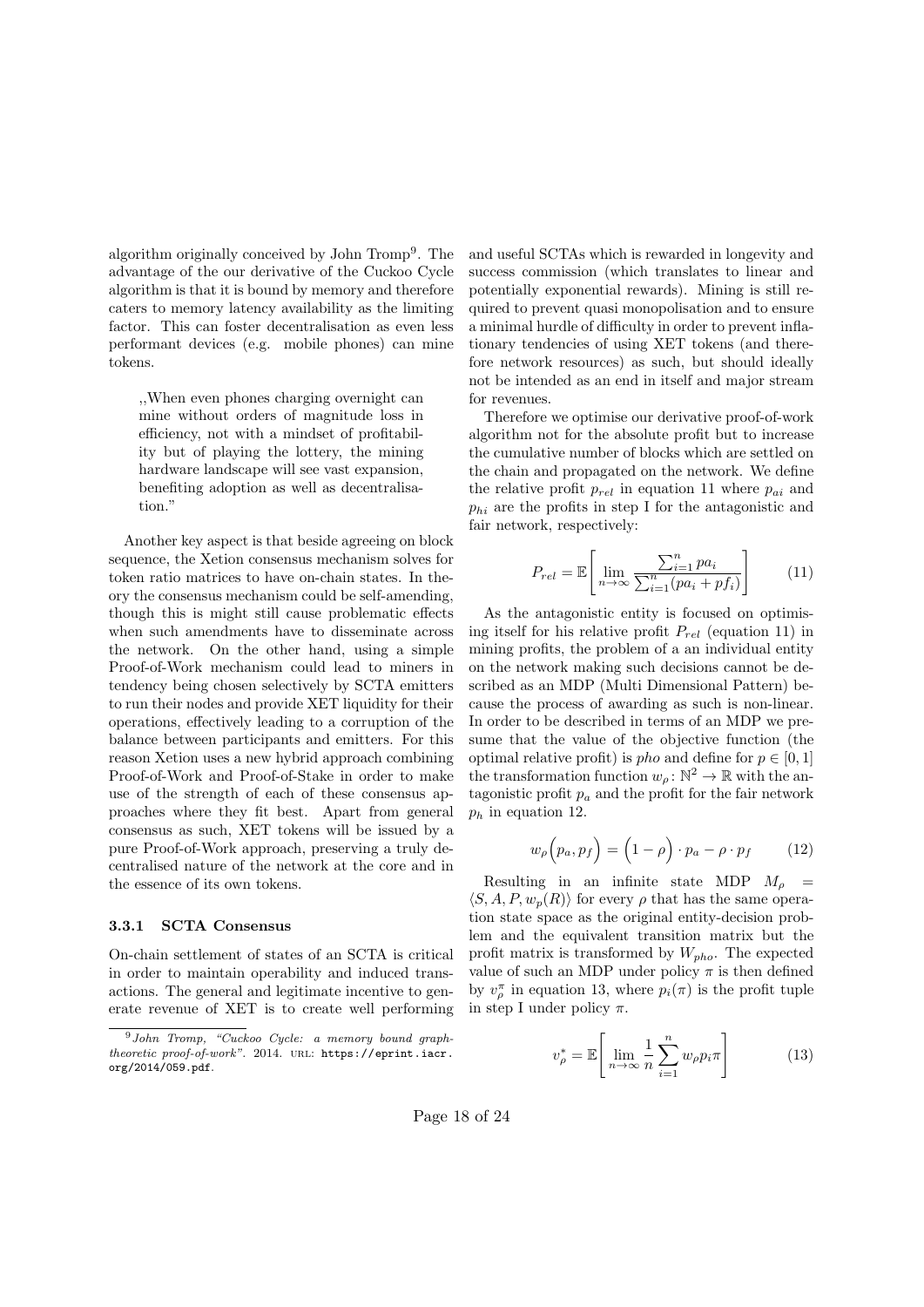The expected value subjected to the optimal policy:

$$
v_{\rho}^* = \max_{\pi \in A} \left\{ v_{\rho}^{\pi} \right\} \tag{14}
$$

By using binary search on our MDPs for  $\rho \in [0, 1]$ we can find  $\rho$  with the expected value in the initially propagated MDP being zero, which subsequently maximise profit in the original individual-entity decision process. As  $v_{\rho}^*$  is monotonically decreasing, we use the following function to effectively determine model propagation.

#### 3.4 Governance

Tezos has demonstrated the paradigm of on-chain governance<sup>10</sup>, which effectively leads to a selfamending ledger.

While governance of blockchains has thus far often failed to foster sustained consensus for technical advancements of a chain, it seems that on-chain mechanism to reach orchestrated consensus for amendments to a chain lead to overall better consensus between stakeholders.

Xetion has an inherent approach of separating ownership of tokens and administrative mandates, which as such already leads to a certain balance in the system. While emitters hold the stake of knowledge (to create successful investment and hedging strategies), participants hold the stake of value. Neither group can increase profits with the other, which creates a basic balance of power in the network. In theory emitters and participants could consist a single party, but this is unlikely to manifest in any significant fraction in reality, as human knowledge to emit and operate an SCTA successfully for longer periods of time is a scarce resource, whereas holders of tokens likely outnumber emitters significantly. As established beforehand, SCTAs can be micro forked, but this again is likely to be a means of last resort for most SCTA participants. Essentially micro-forking or inducing liquidation of an SCTA is resulting in quasi-threat of mutually assured destruction, wherein the upside of finding consensus is by magnitude more rewarding in terms of profits for all participating parties. The risk of the emergence of quasi-mining-monopolies is limited by having memory-latency limited mining and a consensus algorithm optimised for favouring network integrity over individual profit maximisation.

However, over time Xetion like any other blockchain must be potentially able to conduct updates to its algorithms and protocols. Such updates are governed by a weighted voting approach that is weighted according to merits and loyalty of parties in the network, establishing a balanced approach between broad democratic decision-making and meritocratic technocracy.

Voting on regular iteration proposals is a two-phase process, where in a first phase any proposal has to meet a certain signatory threshold in order to be put in line for network wide voting.

In addition a task-force consisting of 24 members for matters of network stabilisation is elected periodically by the network. In an event of urgency the task force can submit urgent update proposals which are implemented if not rejected by majority veto of the network.

### 3.5 Scalability

As transactions of SCTAs are processed on their own respective chains, a fair degree of parallelism is achieved at the outset and makes Xetions architecture highly scalable. In addition Xetion uses the following approaches to optimise scaleability further.

#### 3.5.1 Sharding

Xetions blockchain is operational for a user when the part of the chain he is momentarily interested in has been synchronised as long as one duplicate of the state has been synchronised previously. This way new users can be sure that substates are accurately represented. Such substates can also be carried forward across several nodes so that loads for nodes in general are rather small. The integrity of a substate can be proved by validating hashes of corresponding Merkle

<sup>10</sup>*L.M Goodman, "Tezos – a self-amending crypto-ledger White paper".* 2014. URL: https://www.tezos.com/static/ papers/white\_paper.pdf.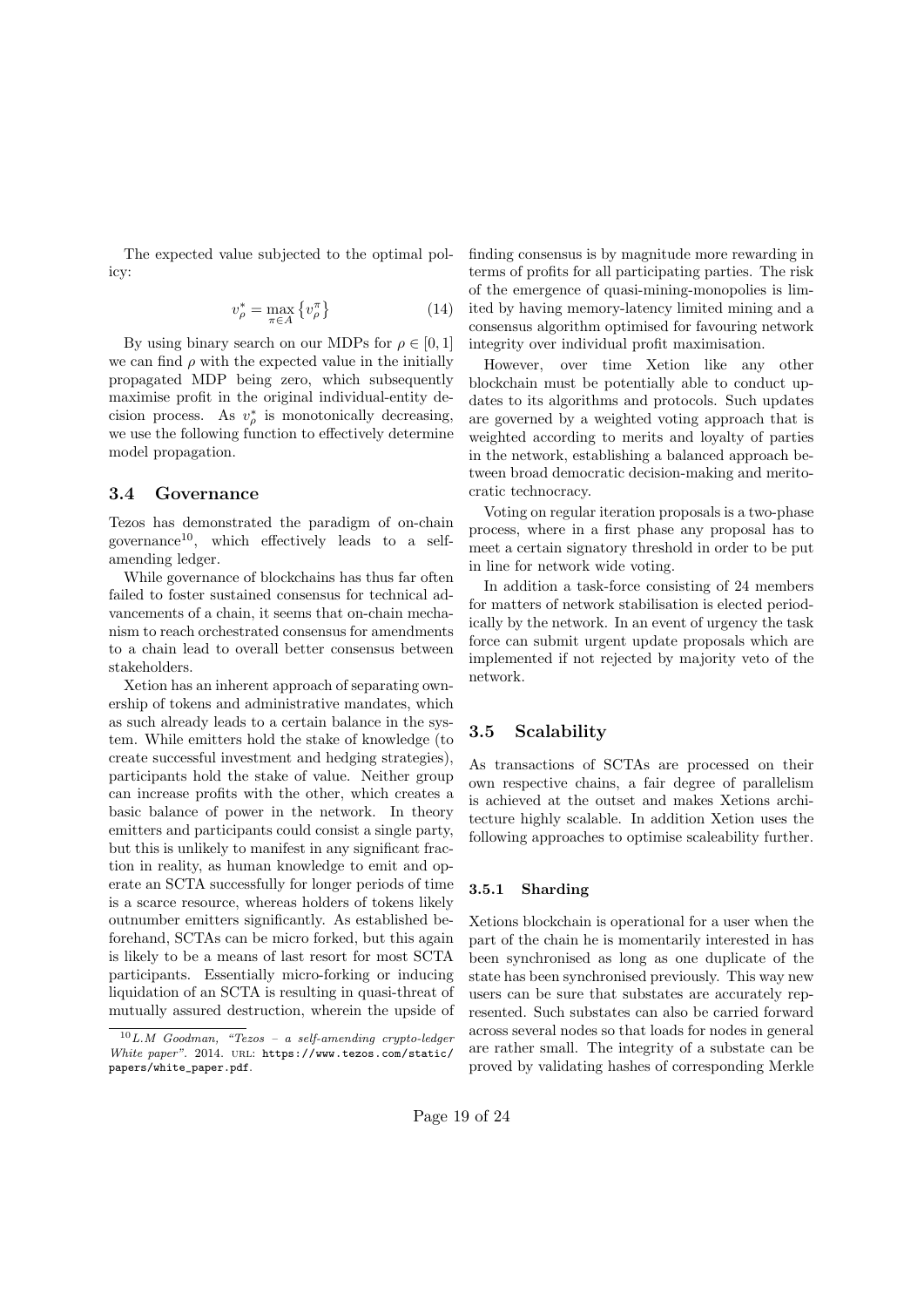trees<sup>11</sup>. Node operators may charge for carriage of such validation across the network.

#### 3.5.2 Light Clients

Light clients have the property to work without having to download entire blocks. In the paradigm of weak subjectivity<sup>12</sup> the user provides only the hash for the fork he wants to synchronise his client with, allowing the client to download forks with the provided hash in it. The client only downloads the block headers which are much lighter compared to entire blocks. Block headers contain the hash of the pervious block and the root hash of all state trees.

#### 3.5.3 Performance and Network Throughput

Variables defining the protocol are constantly synchronised with the consensus. From the default values we deduce the default rate of transactions per second.

$$
B = \text{block-size in bytes} \tag{15}
$$

$$
F = \text{blocks until finally} \tag{16}
$$

 $T =$  time until finality in seconds  $(17)$ 

$$
S = \text{transaction size in bytes} \tag{18}
$$

$$
\frac{\text{Transactions}}{\text{seconds}} = \frac{B}{T} \cdot \frac{F}{S} \tag{19}
$$

 $B = 1000000 \text{ bytes}$  (20)

 $= 1$  mega byte per block (21)

$$
F = 24 \cdot 60 \cdot 3 \text{ blocks per day} \tag{22}
$$

$$
T = 24 \cdot 3600
$$
 seconds per day (23)

$$
\frac{T}{1} - 20
$$
 seconds per block (24)

$$
\frac{1}{F} = 20 \text{ seconds per block} \tag{24}
$$

```
S = 1000 bytes per transaction (25)
```
Operating a node requires storing a duplicate of all blocks since finality. Under attack it is required to store a 100 times more information. Assuming that finality is reached in 2 days, this would require processing 8640 blocks until finality. As each block is 1 megabyte in size, this would amount to a total of 8.64 gigabytes under regular operations, and to 864 gigabytes in an under-attack-scenario.

### 4 Applications

### 4.1 Blockchain

The Xetion blockchain common modules such as XET tokens, wallets, names and corresponding functionality.

#### 4.1.1 Identity

Every account has its own unique ID number string. In addition, users can register names that are unique and link the same to their accounts, SCTAs and derivatives in the Merkle-root of the entities data structure. In addition to unique names, additional information about an entity can be added. Xetion will use schema.org's JSON format<sup>13</sup> to represent entities of various types (personal, corporate etc.).

#### 4.1.2 Wallet

Wallets are applications that allow users to interact with Xetion. Most importantly a wallet holds private keys to XET tokens, SCTAs and other entities which are owned or mandated by a user on Xetion, and can sign and authorise transactions, induced transactions and emittance of SCTAs and derivatives. Further, the wallet features notifications and allows to submit votes for governance related proposals.

#### 4.1.3 Proof of Existence

Participants in the network can utilise the headers to validate existence of data at the given point in time by publishing the corresponding hash.

<sup>11</sup>*Adem Efe Gencer, Robbert van Renesse, Emin G¨un Sirer "Short Paper: Service-Oriented Sharding for Blockchains"*. 2015. URL: http://fc17.ifca.ai/preproceedings/paper\_ 73.pdf.

<sup>12</sup>*Vitalik Buterin "Proof of Stake: How I Learned to Love Weak Subjectivity"*. 2014. url: https : / / blog . ethereum . org / 2014 / 11 / 25 / proof - stake - learned - love - weak subjectivity/.

<sup>13</sup>*Schema.org "Schemas"*. 2016. url: http://schema.org/ docs/schemas.html.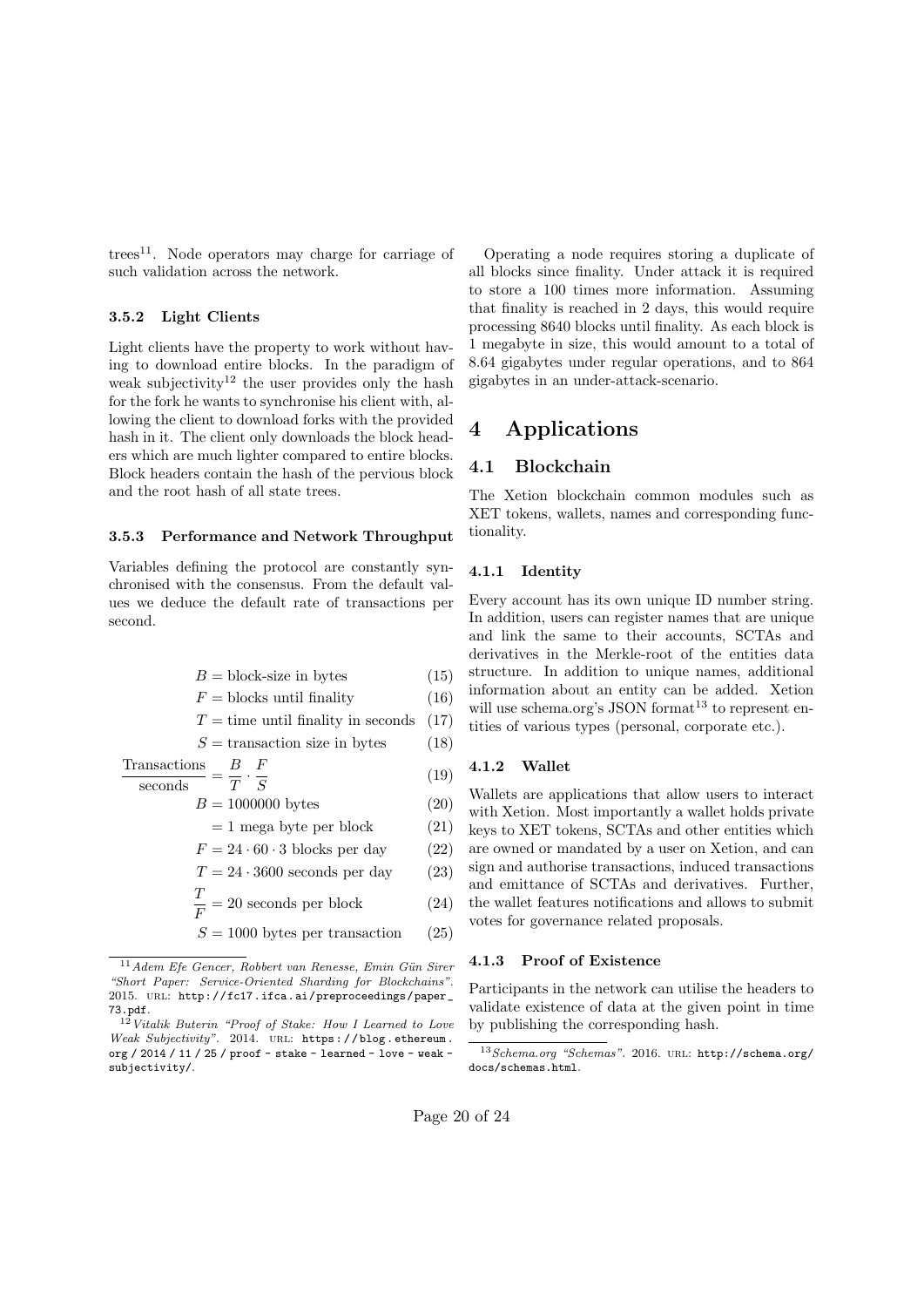### 4.2 SCTA Applications

Being essentially combinatorial bundles of coins that are managed by terms of a smart mandate on the Xetion blockchain, the use cases and implications of SCTAs are far reaching both for parties actively using Xetion, and for the entirety of decentralised markets, as efficiency and stability can be enhanced by a more permeable diffusion of capital across different chains and batch packet transactions that foster greater equilibrium proximity.

#### 4.2.1 SCTAs as Crypto Investment Funds

The most obvious use for SCTAs emitted on Xetion is to create an investment fund consisting of multiple crypto coins. In this scenario the emitter provides the investment strategy in return for commissions in XET tokens (if successful), while users essentially allocate capital to the emitted SCTA in order to participate in the strategy and thereby profit from the knowledge of the emitter. Both parties participating in SCTA interact trustlessly on the Xetion blockchain operating such mandated investments (without compromising actual ownership of tokens). Further, the asset is transferrable or can be liquidated any time.

### 4.2.2 Diversifications through SCTAs and Derivatives for Hedging

Larger organisations can leverage SCTAs to diversify capital in crypto currencies that are of (potential) strategic importance to them and their stakeholders. An SCTA might be further useful to modify large allocations of funds gracefully and ease random volatility losses. Derivatives can be used for hedging in providing a quasi-insurance for unforeseen market ruptures, or by amplifying peak gains.

#### 4.2.3 DSCTAs for Automation

Dynamic SCTAs have an almost infinite versatility as they can automatically execute token ratio allocation. A DSCTA could be used for automated trading strategies, offered for greater participation (and thus extending capital base and amplify gains).

As a DSCTA can self terminate it could be used for liquidity optimisations of tokens used to exchange services, for example of various IoT services. Naturally the demand of tokens of other blockchains could vary greatly relative to or interdependent from each other (as, in reality, peak usage of services could signal scarcity of resources at a certain point in time and be interrelated if entities exchange tokenised services). In such a scenario a DSCTA could function as a (temporary) smart reserve system, benefitting the crypto ecosystem by providing affordable liquidity at peaks, while participating parties and the emitter of the DSCTA profit from high demand of the respective tokens (which leads to increase of price of the tokens and subsequently to gains in the DSCTA).

By making use of oracles token demand fluctuations could be leveraged even further by an SCTA in order to increase gains, while at the same time provide a kind of smart reserve and balancing force for tokens of different blockchains that are exchanged and are either in excess or in scarcity, and thus help foster price stability in cross-chain relations.

#### 4.2.4 Smart Markets

SCTAs could optimise markets at large scale by processing transactions in combinatorial batches of matrices instead of single pairs. Exchanges or marketplaces accepting multiple currencies and having to cope with high trading frequency could use SCTAs to optimise markets in overall terms, making transactions more efficient and increasing network throughput, and scale mechanical arbitrage on price consolidation.

#### 4.2.5 SCTA Trading

Allocated positions of SCTAs in accounts can be traded peer-to-peer. Market-making for SCTA positions can lead to prices exceeding their nominal value if the strategy of an SCTA is expected to (continue to) be successful, essentially speculating on future aggregate performance and returns of an SCTA. Nominal values dont play as much a role as the token ratio matrix within an SCTA is subject to strategic change. In this context pricing of an SCTA in trad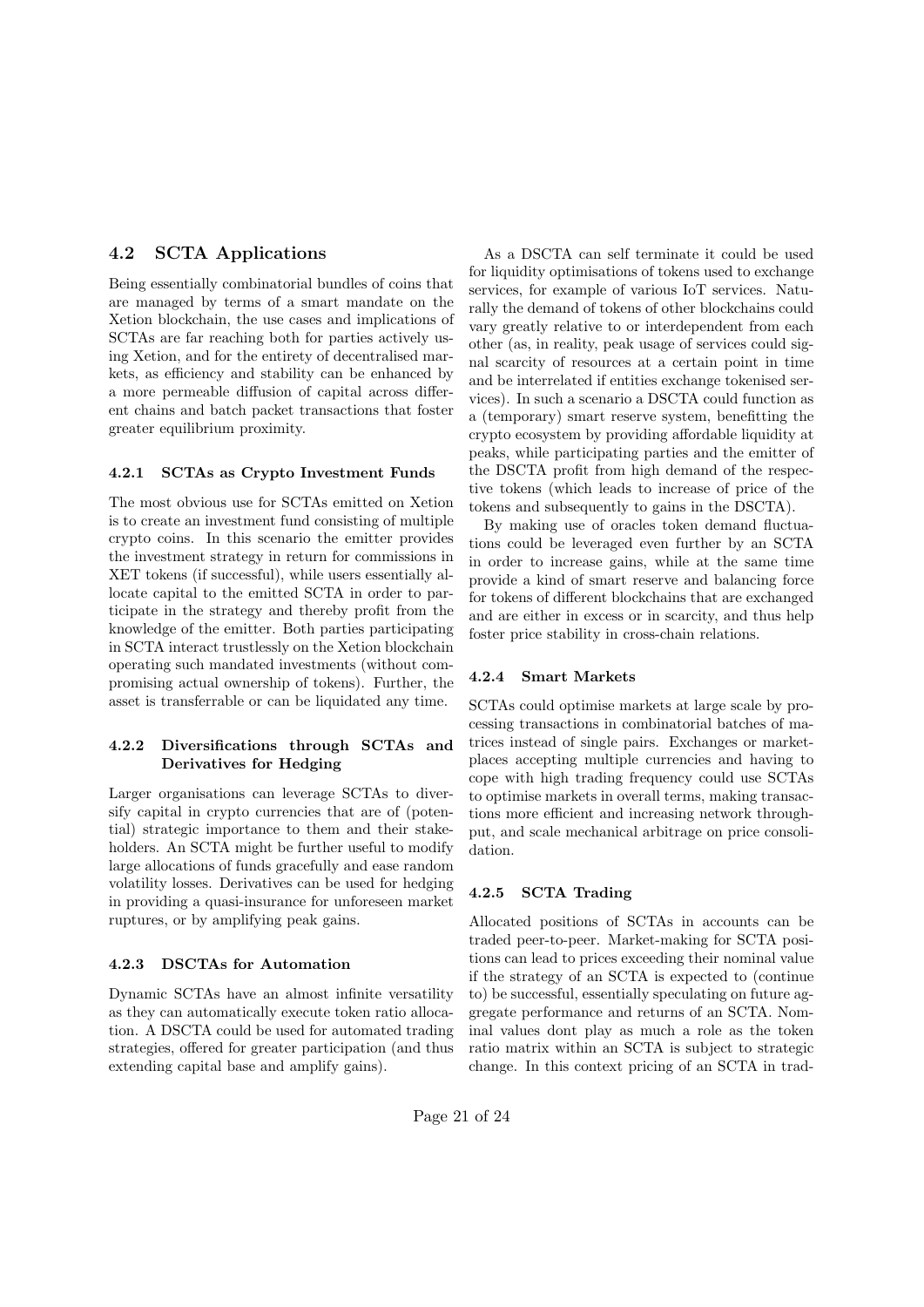ing might not necessarily reflect its current set and ratio of tokens, but the ability of the SCTA and the mandate to manage the aggregate allocation for future gains (which involves modifying the token ratio and allocation of an SCTA).

#### 4.2.6 Aggregate Portfolio

Walltes on Xetion can show aggregate portfolio valuation and respective metrics, summarising all SCTAs held in the wallet. Aggregate performance can be broken down further by emitter, allocation in tokens of various types, and visualised correspondingly.

#### 4.2.7 Oracles

An SCTA can further be an oracle for cross-chain liquidity, volatility, dispersion of tokens and a host of other potential variables and metrics. This in turn could be used to further optimise an SCTA and derivatives, or to emit new SCTAs aligned with predictions derived from oracles.

#### 4.2.8 Compound SCTAs

While this is not entirely feasible within the current scope and architecture of Xetion, SCTAs could be enhanced further in order to be linked together as chains, or be engulfed and nested into each other. Especially combining different types such as a (master) SSCTA with linked or engulfed DSCTAs could lead to potentiated optimisation of the balance of diversified reserves of tokens with means to exploit volatility and peaks without compromising overall integrity of portfolios.

#### 4.2.9 Research and Analysis

As a whole SCTAs on Xetion would build a clustered landscape of combinatorial bundles of coins in various combination, of which some are subject to constant change in allocation ratio. Such complex networks of clusters and dynamic inter-chain relations could be analysed further and research on the overall dynamic and various aspects of network interactions could be conducted, and potentially be used to create novel and more efficient SCTAs.

### 4.2.10 Liquidity, Automation, AI

Conventionally liquidity can be expensive to provide in decentralised networks. By employing SCTAs liquidity can be swapped more effectively between networks, while such swapping should lead to returns derived from combinatorially relative fluctuations in return for providing the liquidity. Essentially this would mean to partially automate market dynamism and foster availability of liquidity. AI and machine learning could possibly be used to anticipate needs for liquidity and balance the same for decreasing needs for liquidity in other networks, which could also allow to dynamically diversify allocated capital.

# 5 Implementation

The current alpha proof-of-concept implementation was developed in Go and includes the blockchain of Xetion, the contract language and governance mechanisms. The VMs are implemented using Java.

For the Xetion core we use Go as the default programming language. The advantage is that Go is not an interpreted language but a compiled language, which massively reduces overhead for lazy bugs prevalent in interpreted languages. As a blockchain needs to be efficient doing cryptographic calculations and process huge amount of data, which it has to propagate as well as store in the network, we believe Go is the right foundation for the task at stake. Ethereum is also implemented in Go, and in general Go has and continues to gain rapid adoption for blockchain applications.

Xetion core is licensed under MIT open source license.

### 5.1 Virtual Machines

Virtual machines on Xetion support macros and variables but execute based on a stack-model. Java is used as the main language since it is widely adopted in the financial industry and has many libraries that are useful for advanced statistics and complex modelling.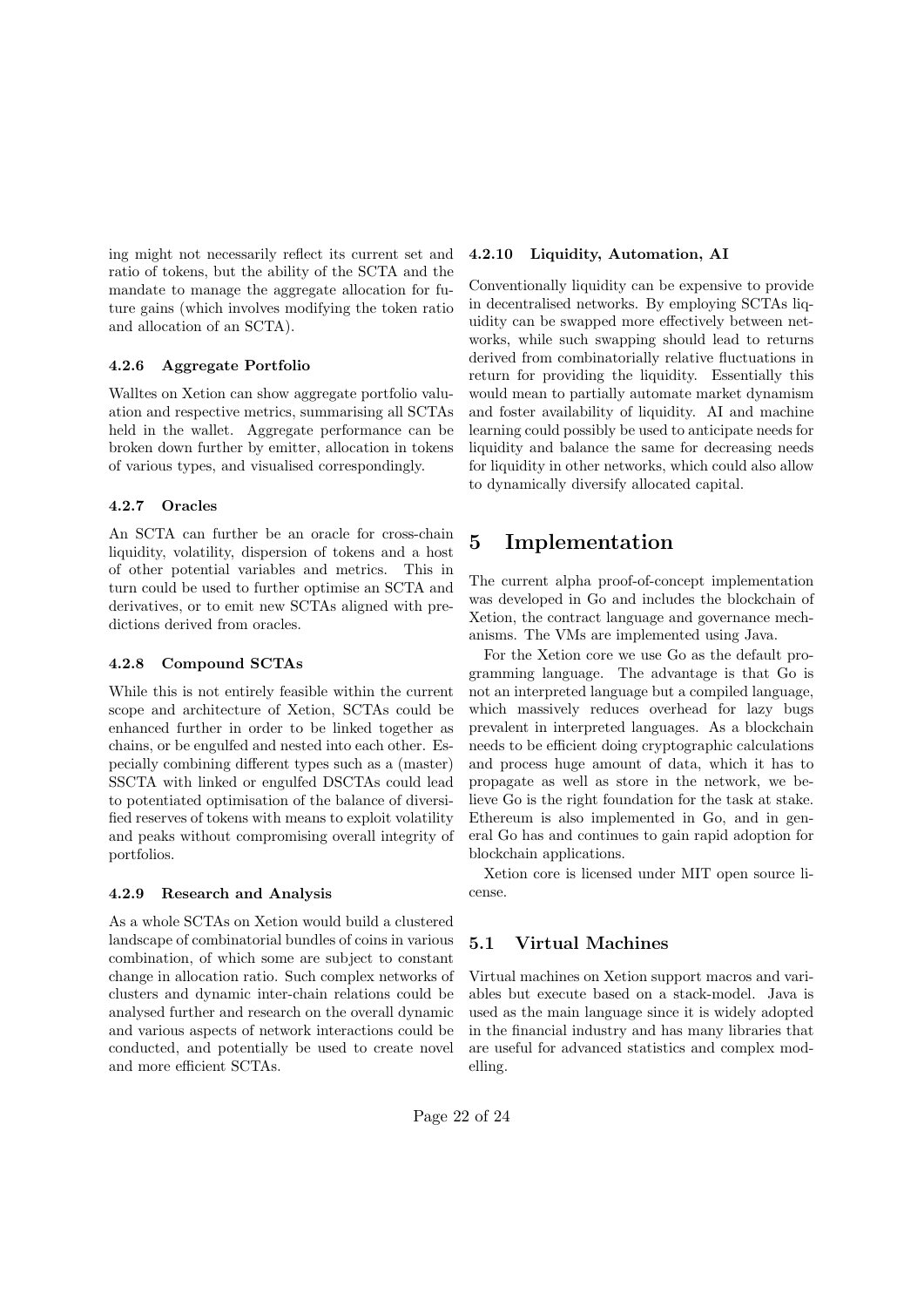#### 5.2 Design and User Experience

Xetion features wallet and UI that is highly optimised to visualise complex data in an easy-to-comprehend UI which has a well differentiated information architecture and easy-to-read typography.

Beside the platform-related UI, Xetion can generate widgets for SCTAs that can be embedded on websites and show SCTA abbreviations, graphs with performance overview and a call to action leading back to the SCTA on Xetion.

# 6 Conclusion

Xetion introduces a protocol that allows users to allocate and diversify capital in structured assets that are combinatorial bundles of crypto coins and tokens, which are mandated on-chain. This benefits the emitter and the holder of such assets by offering highly effective diversification strategies on a secure, scalable and decentralised network in return for commission on success, while optimising overall market efficacy, liquidity and throughput across networks at global scale.

#### 6.1 Discussion

We are aware that creating truly decentralised smart markets is ambitious, yet likely necessary for blockchain applications acting within greater ecosystems. Various other projects currently pave the way for cross-chain operation, among others  $\text{Cosmos}^{14}$ and Plasma<sup>15</sup>. We therefore believe that, albeit connected to challenging problems, more permeable cross-chain environments are indispensable for the future of blockchains and decentralised technologies and markets.

Xetion has proposed a number of procedural improvements to alleviate network liquidity. However, true scarcity at source of a blockchain might still lead to liquidity for certain tokens, especially when a token is newly introduced. On the other hand, liquidity is

a general problem and alleviating network efficiency can still contribute to free liquidity, significantly.

### 7 Acknowledgements

We thank all the proof readers for giving us a hand in making this paper as concise as possible. In particular we would like to mention and thank Robert Brown and Norman Theissen for their efforts and ideas.

### Acronyms

SCTA structured crypto token asset. 2–9, 11–14

XET Xetions token for all transactions on Xetion. 3, 7, 8, 10, 11

### Glossary

- account An account with a unique address and private key on a blockchain. 3–7, 10, 11, 14
- blockchain A distributed ledger database, defined by a list of hash-linked blocks. 2–4, 7, 9–11
- consensus The technical protocol for verifying computations on a blockchain. 3, 4, 7–10
- governance The rules according to which agreement on (future) changes on the core system consisting a blockchain can be reached. 2, 6, 9, 10, 12
- hash A cryptographic function that takes binary input and gives an output of a fixed size, of which it is not possible to deduce the input. 3–7, 9, 10
- hashlocked Locking a specific hash between multiple chains and channel until a conditions (a transaction) is met. 6
- liquidity Availability of tokens in a blockchain that have been mined and can be transacted. 2– 8, 11–13

<sup>14</sup>*Jae Kwon, Ethan Buchman, "Cosmos A Network Distributed Ledger"*.

<sup>15</sup>*Joseph Poon, Vitalik Buterin, "Plasma: Scalable Autonomous Smart Contracts"*.